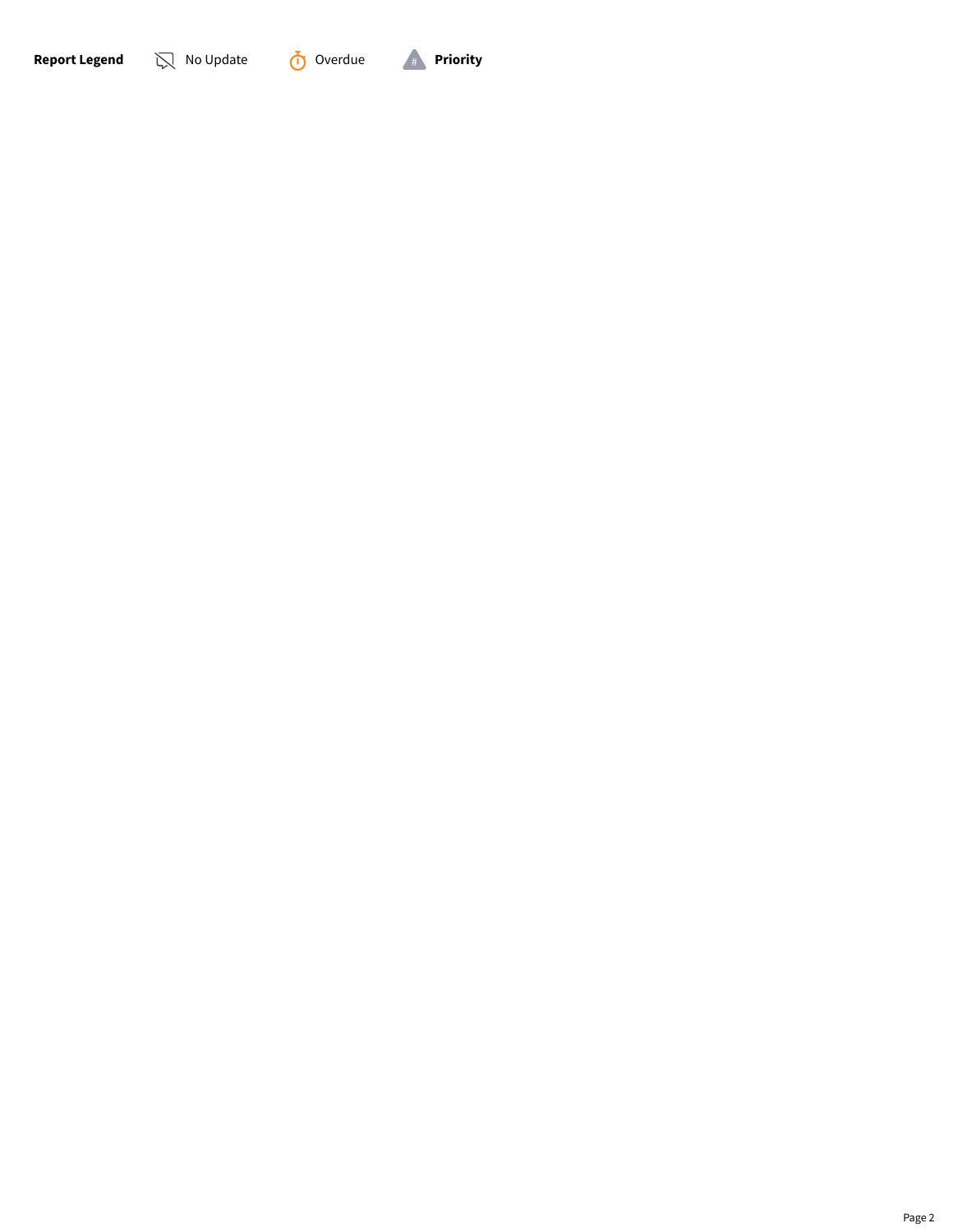**Plan Summary**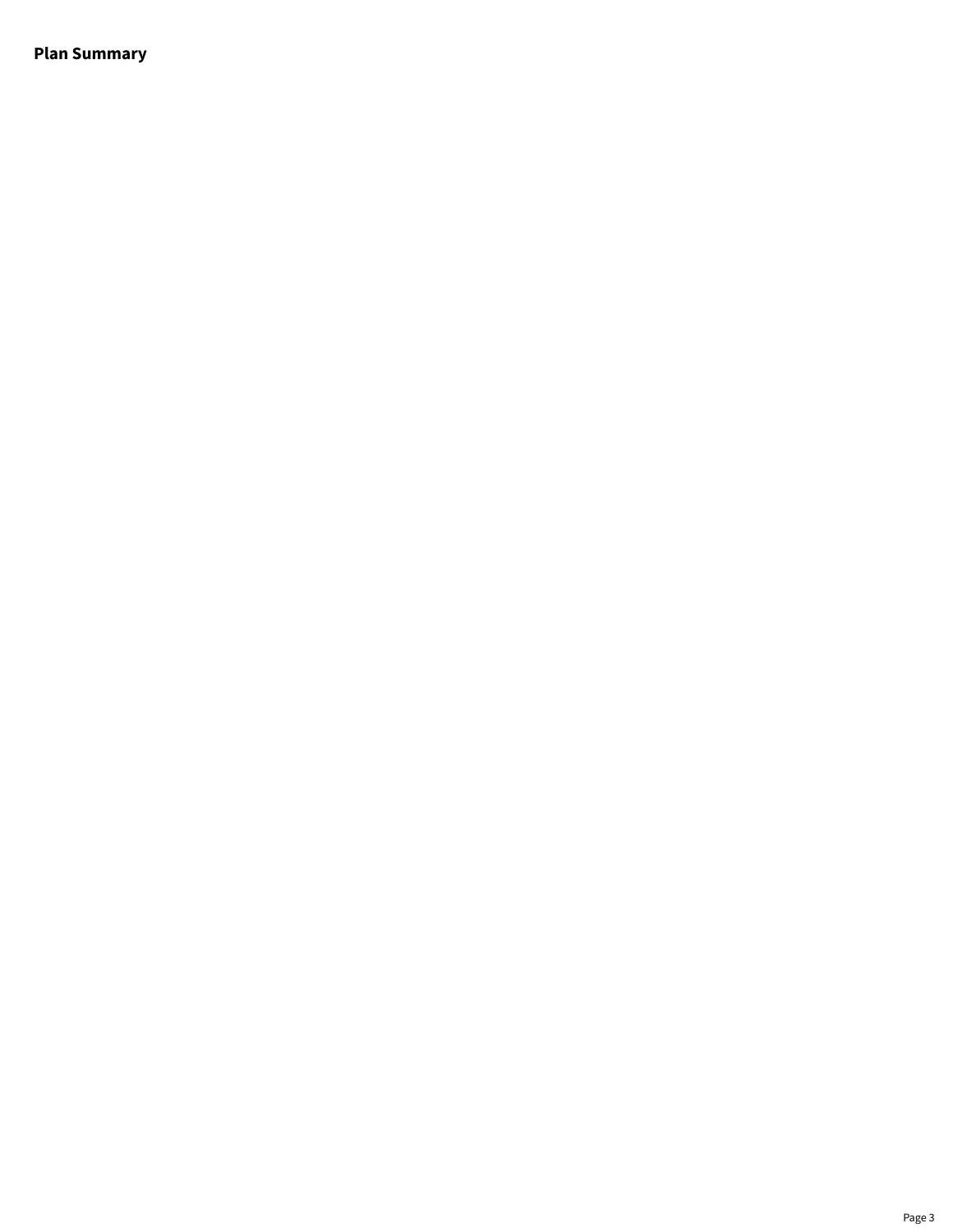

Communication: Improve and develop communication processes that lead to the community feeling more informed and involved. Source: annual plan 2017/2018



Community and Council Collaboration: Work within a community engagement framework which defines the relationship between the community and Council in decision making and project delivery. Source: annual plan 2017/2018.



experience through development of attractions and activities; promotion and signage; and great customer service.



Events and Activities: Create a culture of volunteering and support to enable vibrant and sustainable events, activities and community groups.



Opportunities: Prepare and maintain an economic prospectus which details opportunities; infrastructure and land availability; and local resources.



Employment: Create a variety of jobs that will reduce the seasonality of the local economy and provide ample opportunities for youth to remain in the area.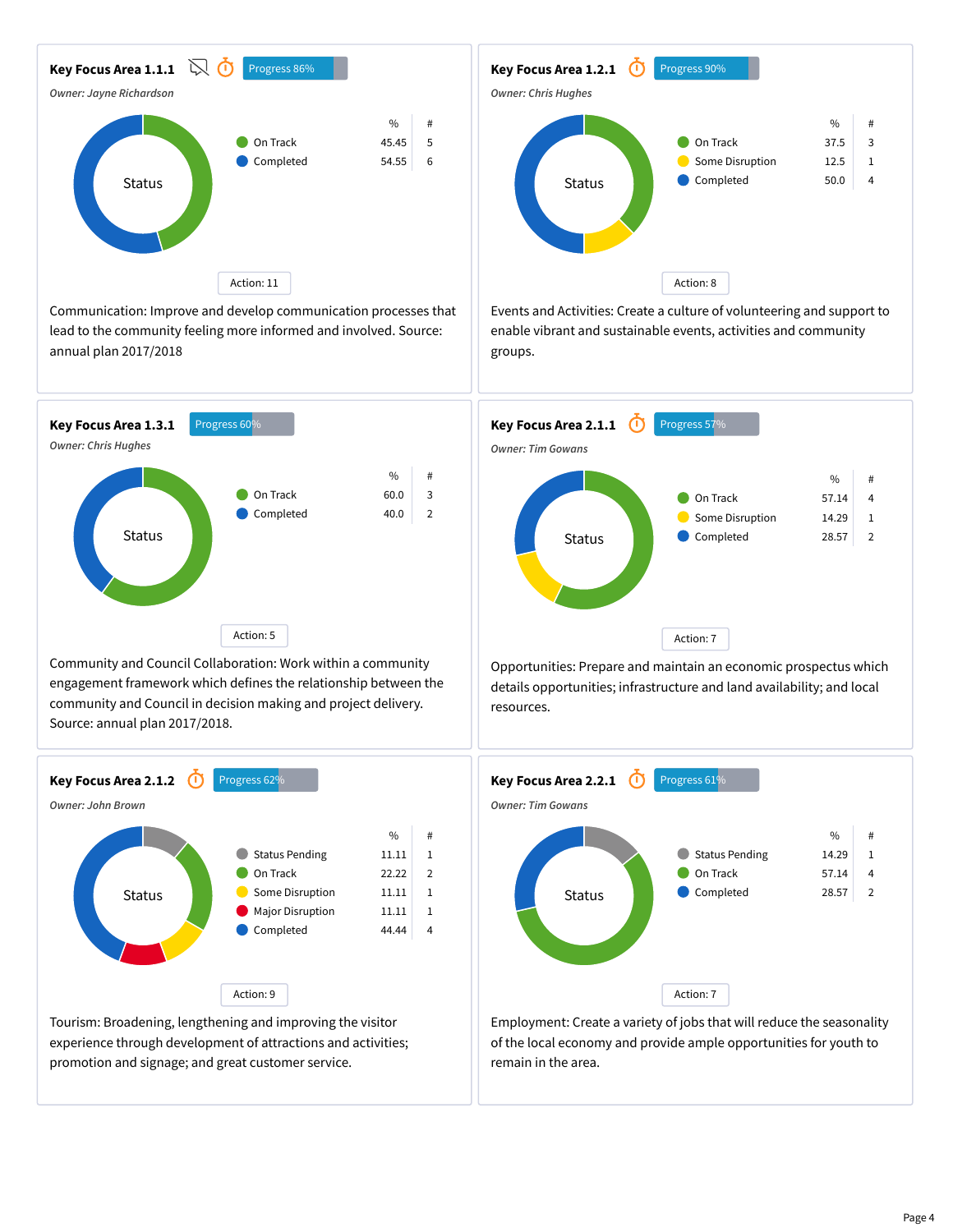

Tourism: Brand Development - Undertake and identify opportunities to develop a positive brand for Break O'Day Council and the area.



Support: Integrate and simplify processes and services to facilitate the development and growth of businesses.



Appropriate Development: Encourage sensible and sustainable development through sound land use planning, building and design.



Enjoying our Environment: Provide opportunities to access and learn more about our environment and the ways it can be enjoyed in a sustainable manner.



Land Management: Develop the financial and human resources to undertake projects and activities which address environmental issues such as weeds and land degradation.



Enjoying our Environment: Develop Activities that reinforce a positive relationship between BODC, the community and the environment. Look at ways the community and Council can work together to develop and promote a positive rel...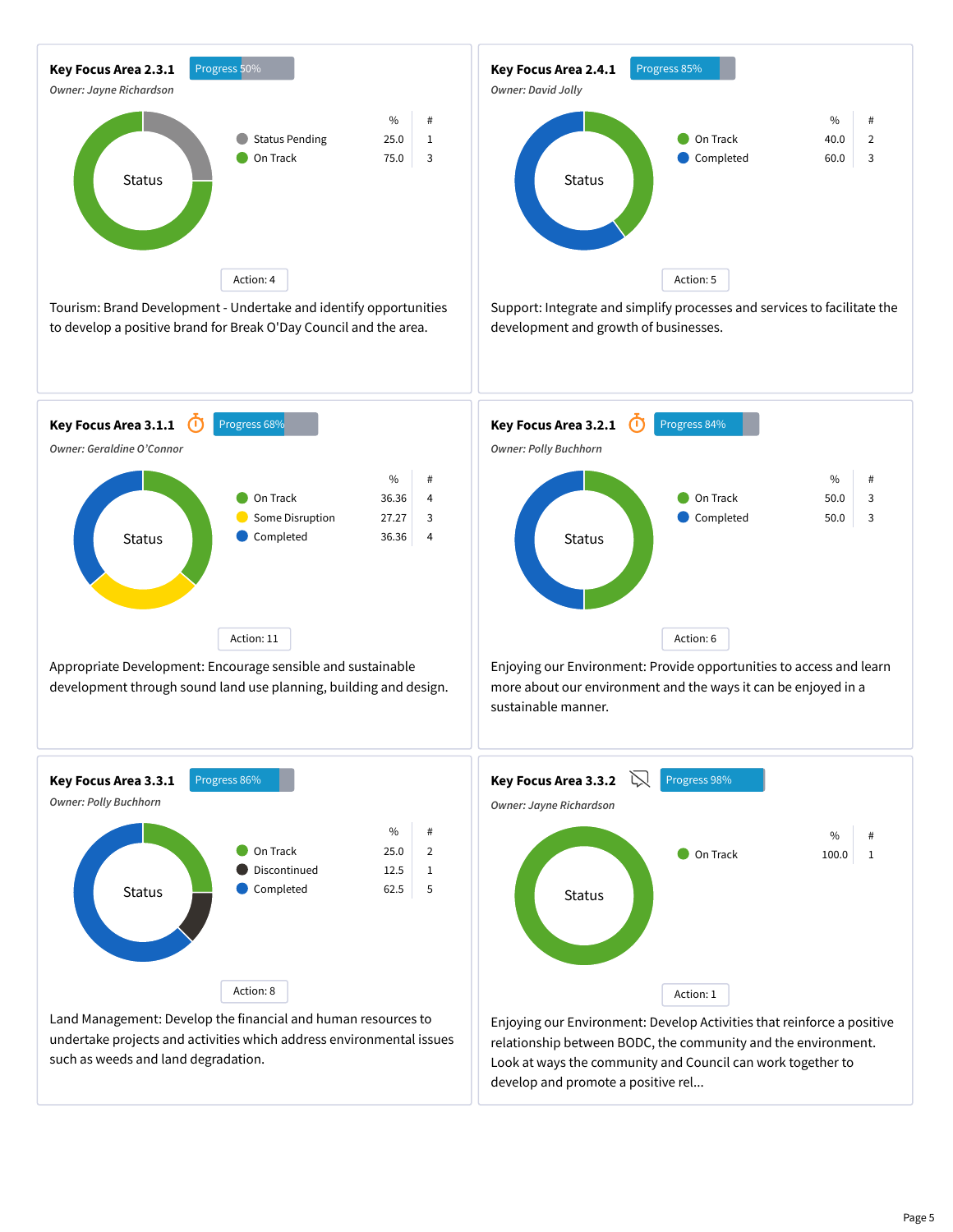

Water: Develop and implement strategies and activities to reduce the risk of flooding, inundation and erosion within our rivers, estuaries and coastal areas.



Towns: Create townships that are vibrant and welcoming through improvements to infrastructure such as streetscapes, parking, safety and signage.



support a sustainable lifestyle.



Community Facilities: Provide community facilities that encourage participation and supports the lifestyle of residents and growing visitor numbers



Telecommunications: Ensure residents and visitors can access telecommunication services such as NBN and mobile phone coverage where they are living and visiting.



Roads and Streets: Develop a well-maintained road network that recognises the changing demands and requirements of residents and visitors.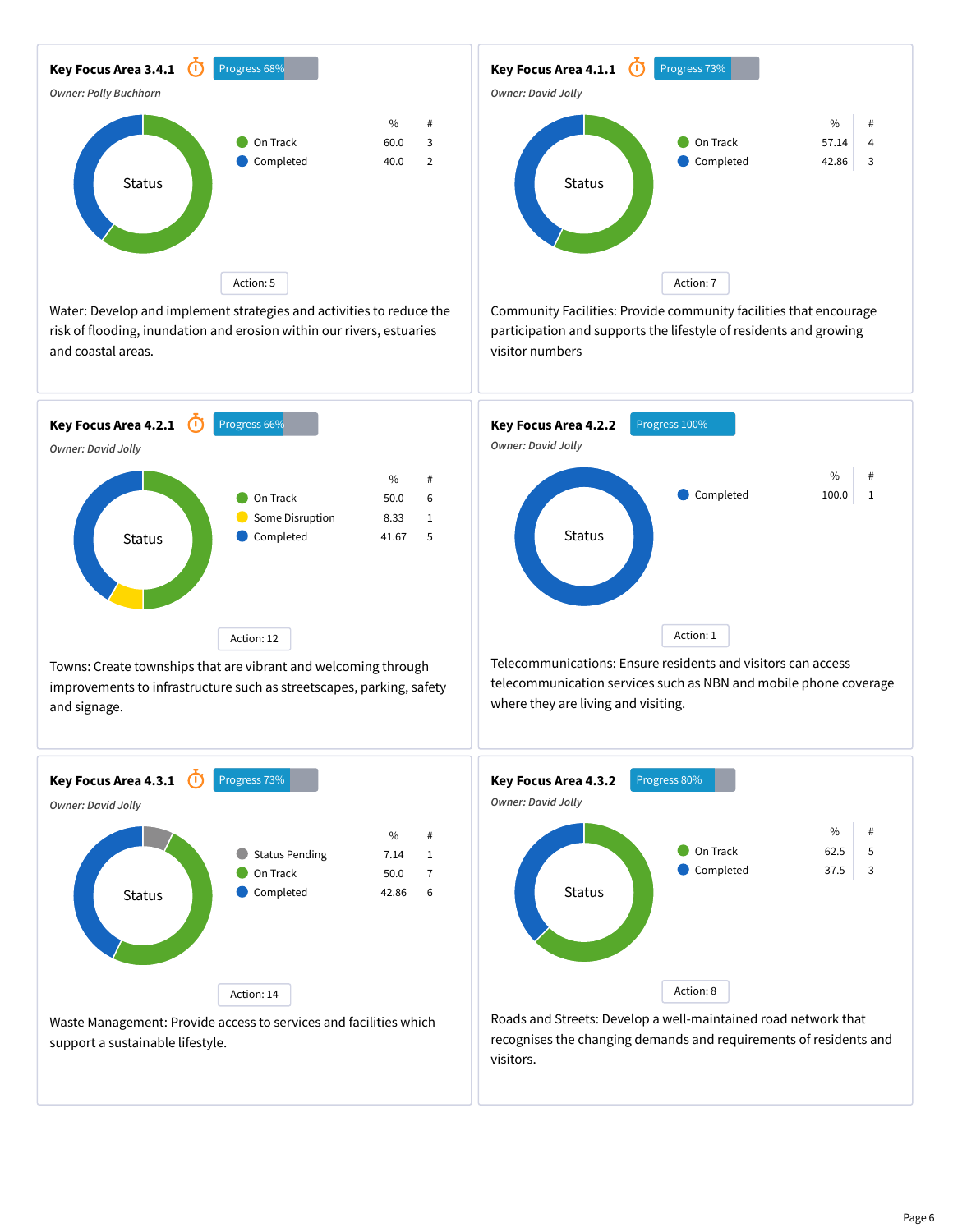

Recreational Facilities: Support an outdoor, active and healthy lifestyle for residents and visitors through a range of recreational facilities including walking trails, bike trails and other identified infrastructure.



Mental Health: Improve the mental health of our community through stability in service delivery and a holistic approach to the provision of services locally. Continue to be part of the group which are funded by PHT in relation ...





Health: Retain and expand local provision of disability, preventative, chronic and acute health care services including pursuing innovative healthcare service delivery options. The provision of health services to be delivered a...



Education & amp; Skills Training: Improve education and Skills Training opportunities and encourage greater personal development through delivery of programs locally which meet the needs of industry and the community. Implement ...

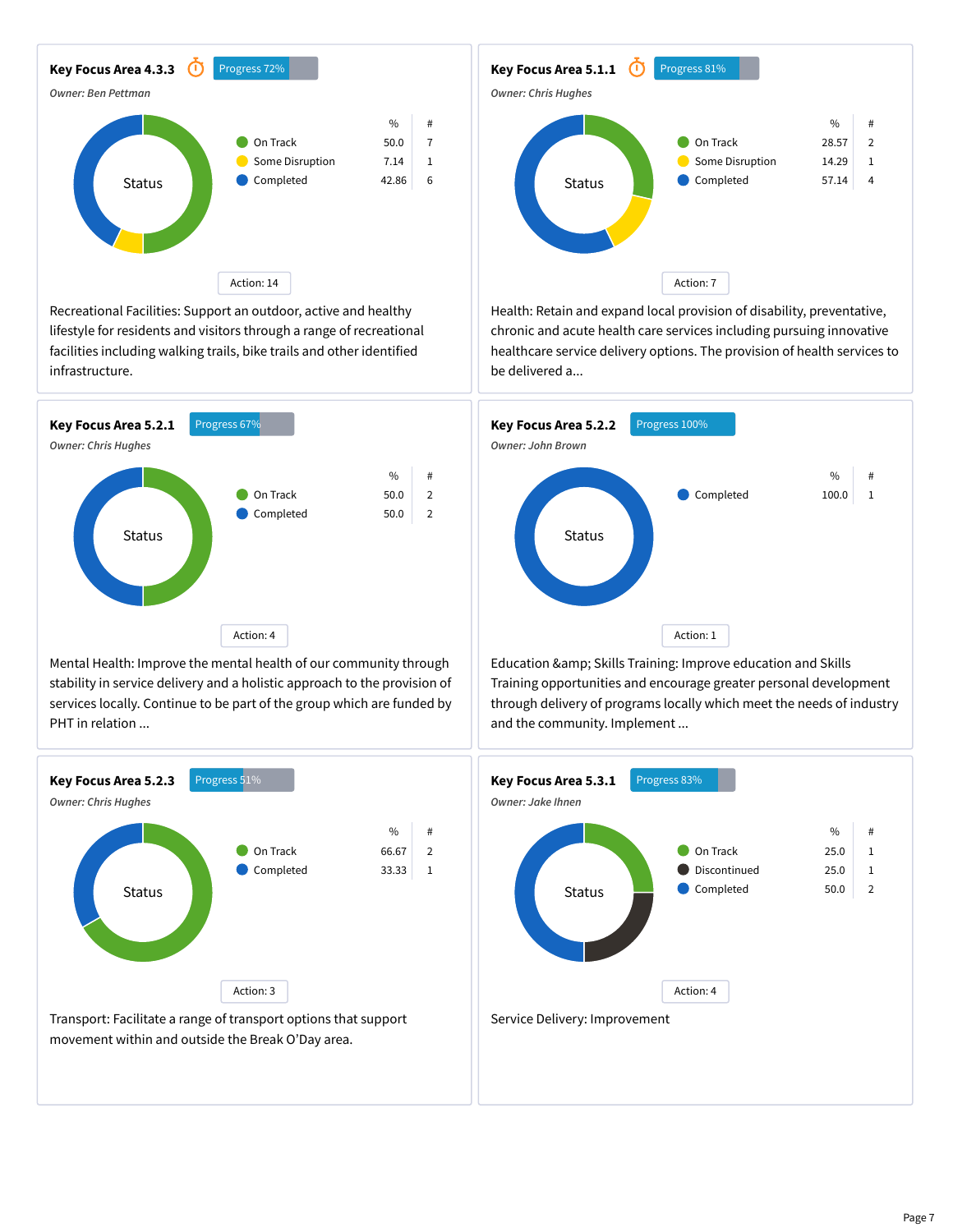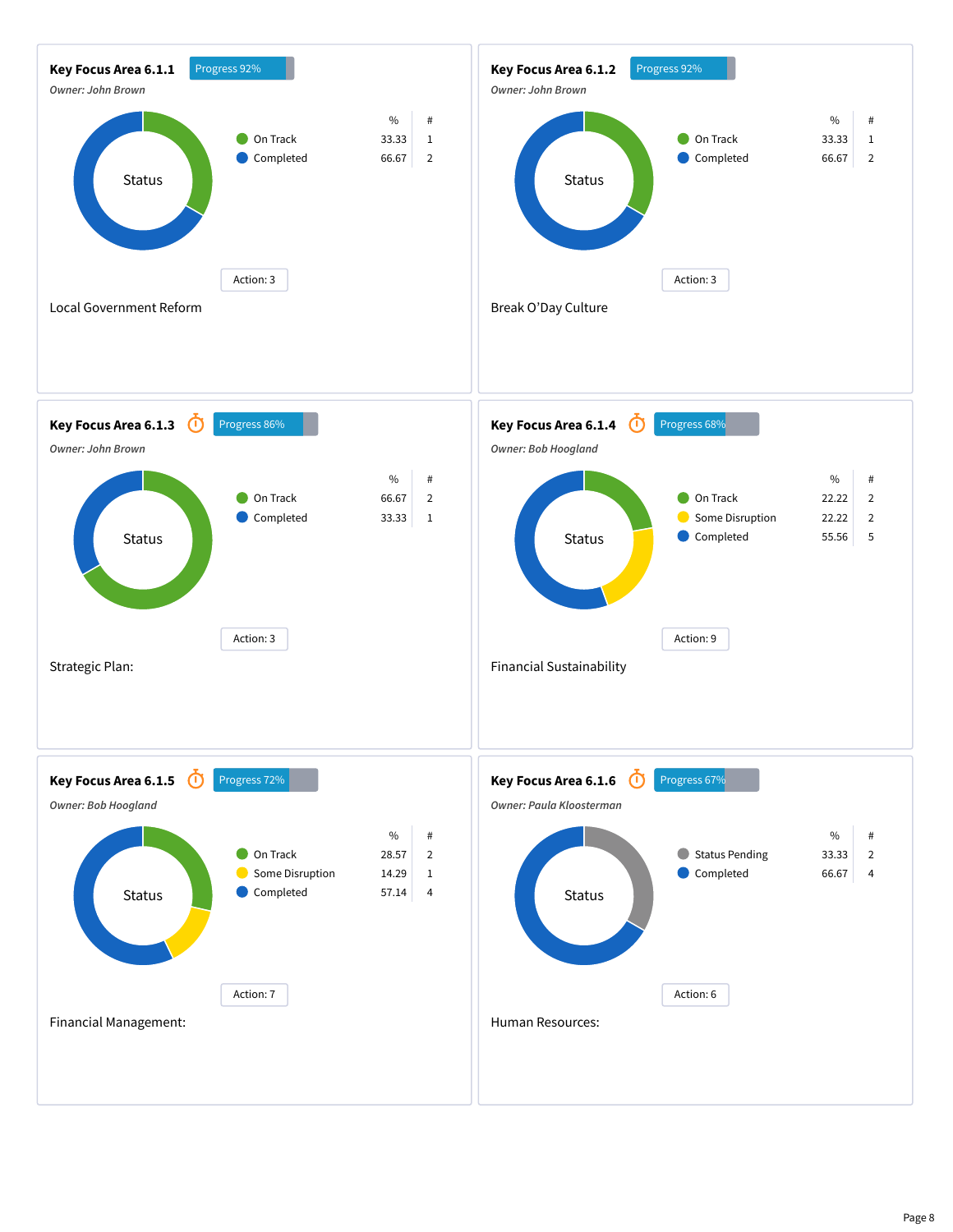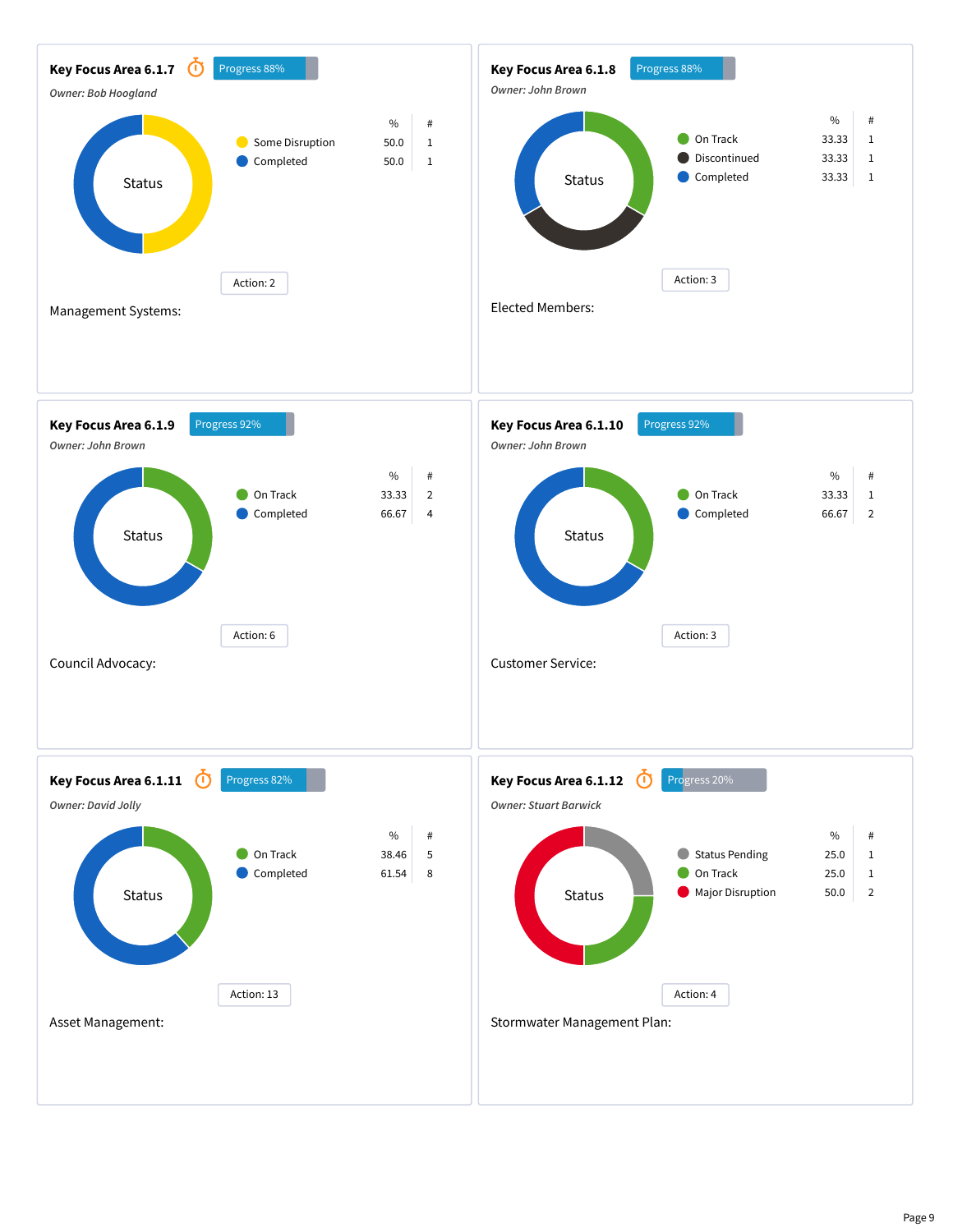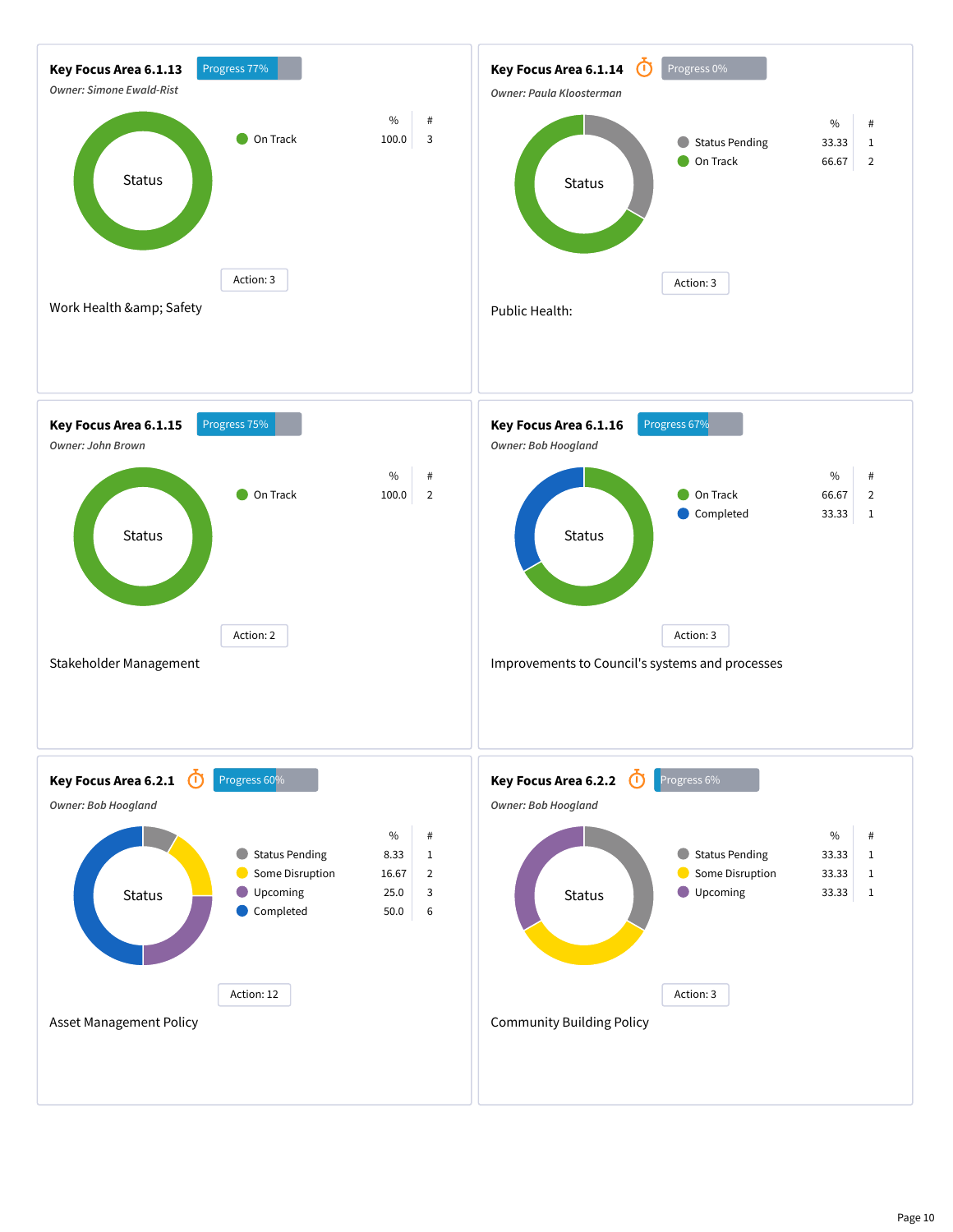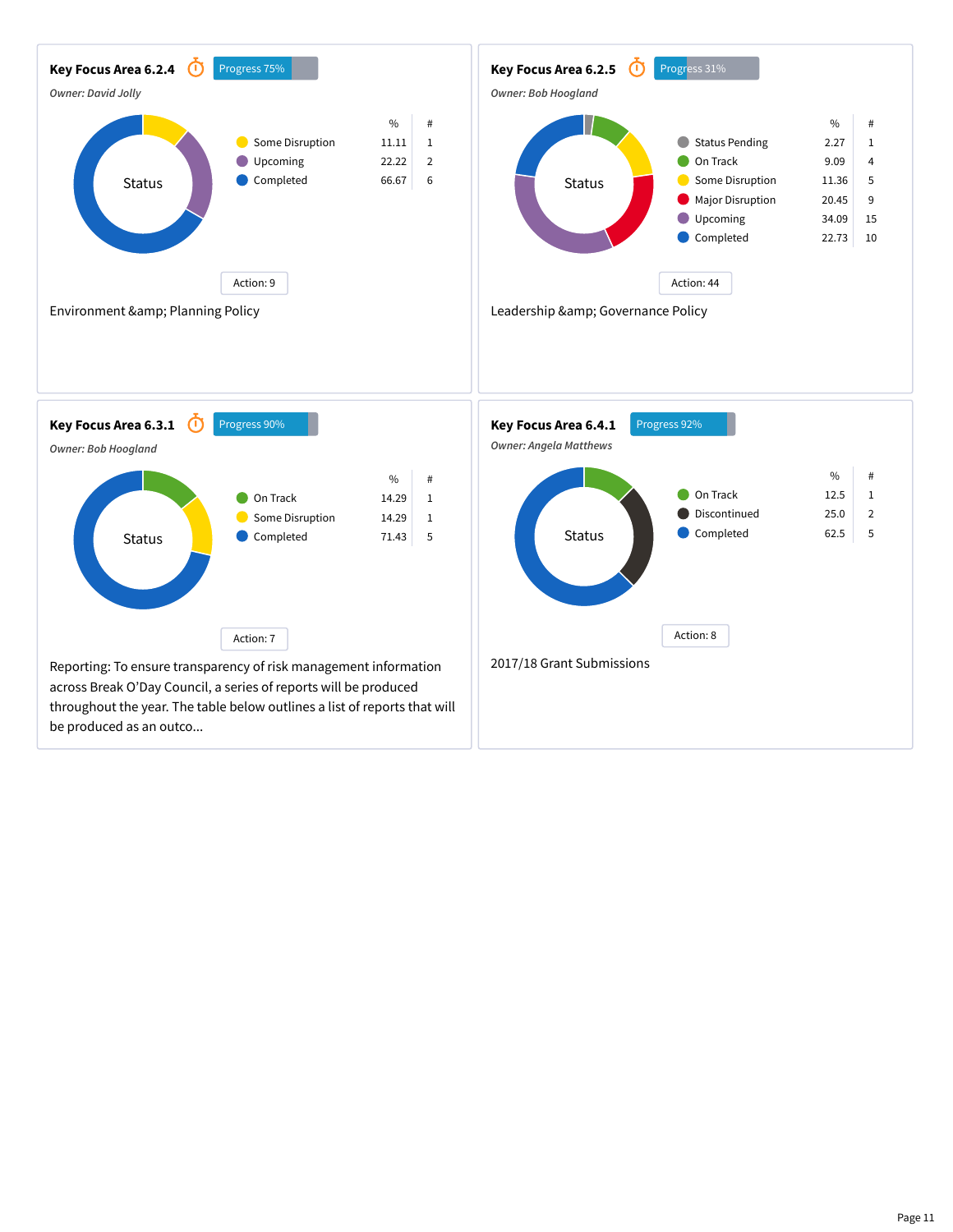

Communication:

Improve and develop communication processes that lead to the community feeling more informed and involved.

 $\%$ On Track  $45.45$  5 Completed 54.55 6

Source: annual plan 2017/2018

*Owner: Jayne Richardson*

Action: 11

#### *Update provided by John Brown on Apr 25, 2019 04:11:51*

*Action 1.1.1.7: Online Surveys Use more surveys in community consultation regarding Council activites. Publish Online survey regarding Council services and perception in the community in order to establish a benchmark to gauge brand development. (52% completed)*

There has been no need for surveys to date.

*Action 1.1.1.8: Develop FAQ Sheets Develop FAQ sheets for Development Services customers around internal processes and expectations. Develop FAQ sheets for the weeds officer that can be given out to the public. (67% completed)*

Finalised draft of a Planning FAQ sheet and Simple Planning Process flow chart which is now with the Planning Dept for finalisation before being implemented.

Implementation will include handout at front counter as well as online through the website.

*Action 1.1.1.10: Build Facebook following and engagement Develop and implement strategies to grow our engagement and Facebook following. (44% completed)*

Facebook audience continues to grow organically. As of April 5 we had 2789 followers.

*Action 1.1.1.11: Positive news stories Continue to develop media releases relating to good news in our municipality in order to contribute to the overall brand of the area and Council. Continue to promote positive news stories for our area through Council's newsletter and Facebook page. (87% completed)*

25 Positive news stories published to date this financial year.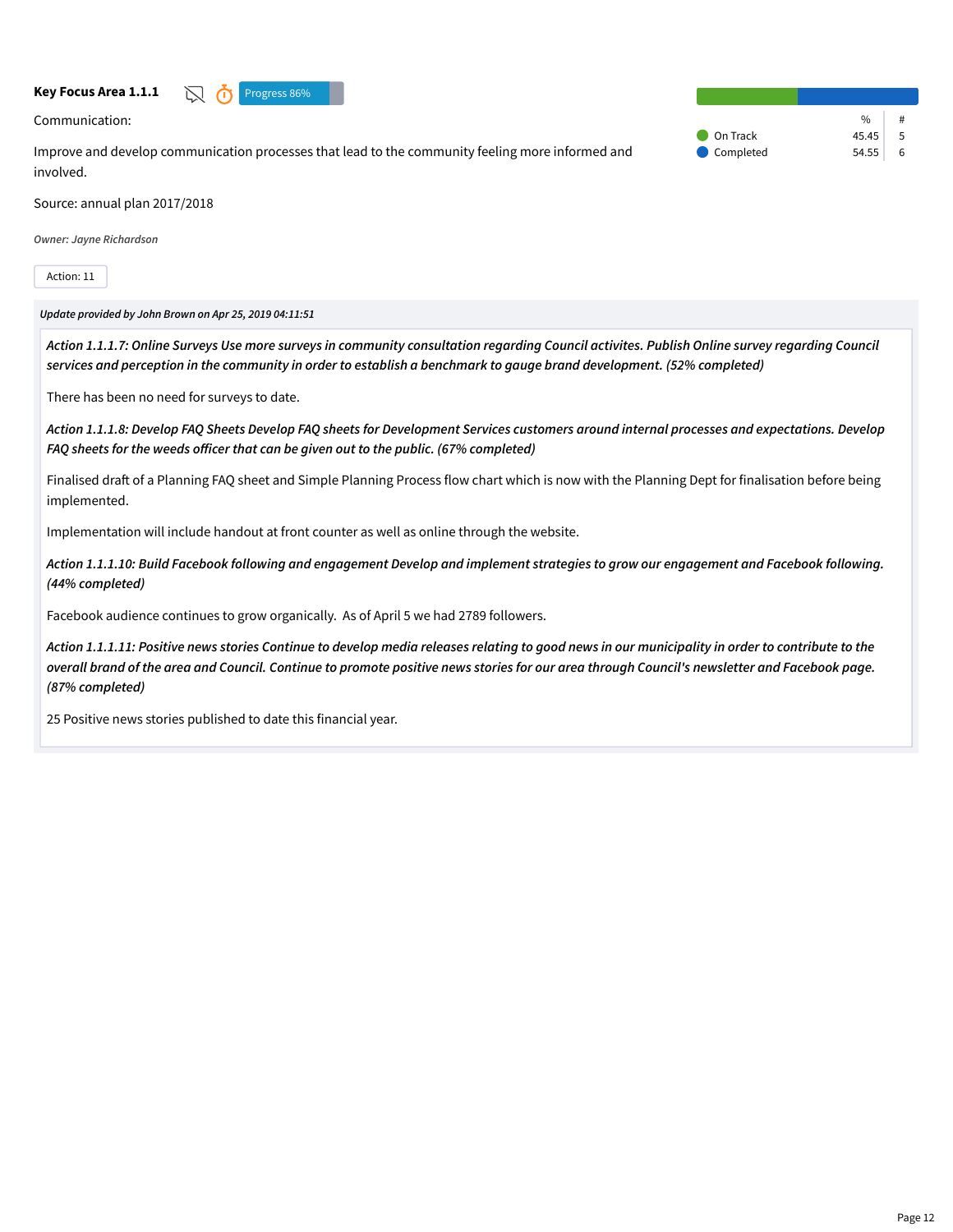Key Focus Area  $1.1.1$  > KPI

### **Facebook followers**

Currently the Facebook page has 1894 followers, our target is to see this reach 2000 by the end of the FY year





#### **Facebook post engagement**

A more relevant measure is post engagement which we would like to see go up, currently we are averaging 258 post clicks per post. A target is to increase this to 300





# **Comment**

Most Engaging post for December was the Binalong Bay Road closure from a flood event with more than 8.3k views and 807 post clicks. Most engaging post from June to Oct 3 is a post regarding tips for the One Night Stand for visitors to our area on August 28 which reached 13.5k people. This would have to be our most engaging post to date.

Most engaging post for June was the video of Kristi Lette-Chapple receiving the call from triple j that St Helens would be hosting the One Night Stand.

Most engaging post for May was the Pound Puppy dubbed John Cena by Council staff and was posted on May 14. This had an engagement of 385 and a reach of 1.9k

The second most engaging post for May was a Get in 2 Gear post on May 17 with a reach of 1.9k and engagement of 385.

Conclusion: Informative and emotive posts receiving best engagement.

Most engaging post for April was the Pound Puppy post on April 19. This had an engagement of 1.1k and a reach of 7.6k

The second most engaging post for April was the Targa Rd cloures on April 1 with a reach of 2.7k and engagement of 179.

Conclusion: Informative and emotive posts receiving best engagement.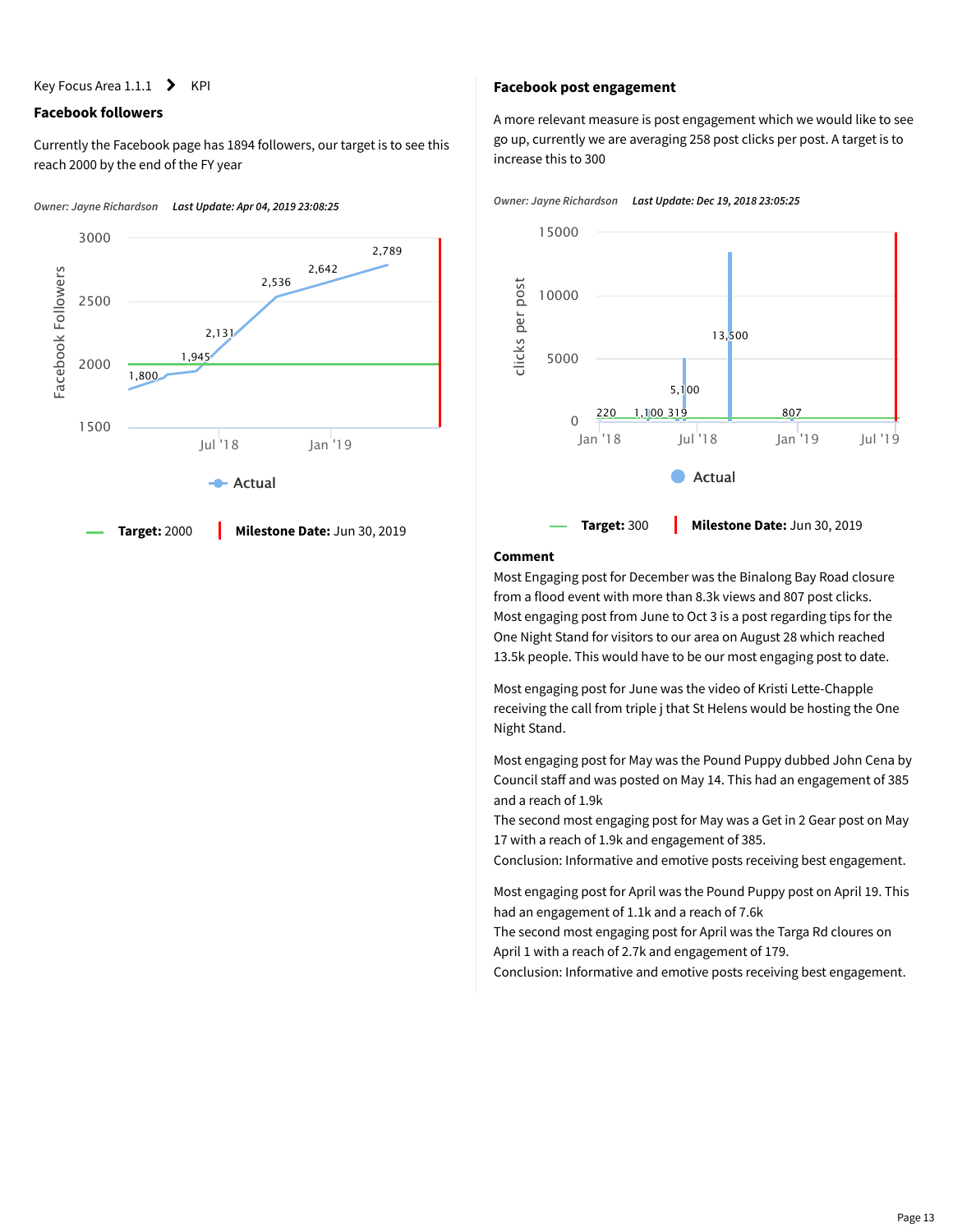#### **Key Focus Area 1.2.1** *n* Progress 90%



Events and Activities:

Create a culture of volunteering and support to enable vibrant and sustainable events, activities and community groups.

 $\frac{9}{0}$ On Track  $37.5$  3 Some Disruption 12.5 1 Completed 50.0 4

*Owner: Chris Hughes*

Action: 8

#### *Update provided by John Brown on May 15, 2019 00:47:21*

Activities in this area progressing as planned. Additional focus on new events is occurring through forthcoming Destination Action Plan process

#### *Action 1.2.1.2: Work with community groups, (78% completed)*

A recent youth event saw it run completely by volunteers - which also included young people - a total of 7 young people volunteered their time in planning for the event and assisting on the day

#### *Action 1.2.1.3: Liaise with local organisations to facilitate community events - (78% completed)*

Working with external agencies re adventure activity events - Orienteering and mountain bike and trail running - these events are outside of our annual event calendar - these events will bring a large number of people to our municipality - they are usually a three day event

#### *Action 1.2.1.4: Identify potential events and activities (65% completed)*

Results of survey all agreed that they wanted another music festival - Council to work further with the community in relation to timing and siting of such event

# *Action 1.2.1.5: One Night Stand Liaise with Triple J and local community groups and businesses to deliver the One Night Stand concert at St Helens (99% completed)*

**ONS** 

Overall Summary

It has been reported that more than 25,000 people attended ONS throughout the whole event day.

From the official announcement, BODC had around 12 weeks to plan, organise and resource what would become the biggest and most successful One Night Stand in its 15 year history and certainly the biggest event our small, regional Council had ever taken on (often referred to as a 'skeleton Council' compared to other Councils who have partner with Triple J on the larger scaled ONS's).

From the very day of the announcement Council's Community Services department initiated contact with Joanne Panter, Coordinator Events & Venues from City of Greater Geraldton Council who was instrumental in information sharing around economic benefits and indicators, community support and feedback, council resources that will be required and all things logistical.

There were many teleconferences with other Council Officers from City of Greater Geraldton Council and BODC Works Department and Event Coordinators and they were instrumental in supporting BODC Council with being on the front foot in the planning.

Joanne informed Officers that Geraldton had a team of around 30 people organising the 2016 ONS; BODC had a core team of 4-6. The group was led by the Community Services Project Officer, assisted by a chore team of 5 other Council Officers from various departments.

The event essentially saw the population of St Helens grow by 10x and while it was evident there was some increase in economic activity for businesses, the real winners were not-for-profit community groups.

As the event is non-commercial, only community groups were allowed to sell food inside the event. This saw a co-operative formed between 17 community groups dubbed 'One Night Mayhem' who put together a collection of stalls offering a range of dishes all inspired by local produce. All proceeds were then split evenly amongst the groups.

There was also the opportunity for other community groups to manage carparking areas where again they were able to pocket all proceeds.

The biggest winner on the night however was Whitelion who received the gold coin donation from the event itself which saw them pocket more than \$25,000 to be used on youth services in the region.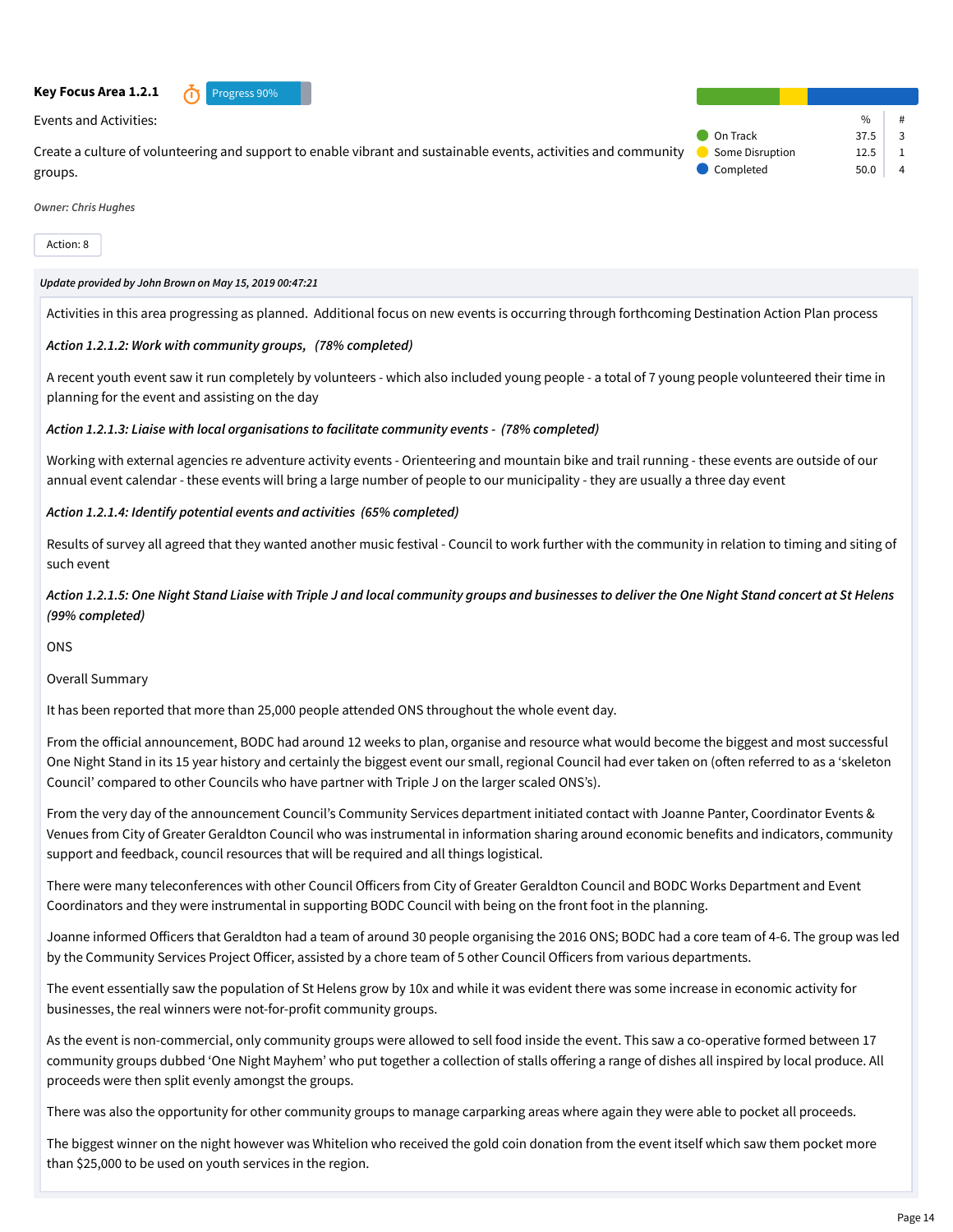Beyond the financial and the longest lasting benefit however was the community spirit and sense of pride that the event inspired. Many business owners and residents who have lived in the area for generations commented that they have never seen the community so engaged and united in a common interest.

Not only did the One Night Stand give the community the opportunity to showcase our area, it also gave us a chance to show the rest of Australia who we are as a community. Our youth champions did an amazing job of this working with Council Officers to produce a series of videos for their Facebook page St Helens One Night Stand.

For a small regional community with a high suicide rate and a community focus on positive mental health, the sense of pride and accomplishment the community felt could not be reduced to any dollar figure.

While the event happened really quickly and was all over in a matter of hours, the long lasting effects it has inspired will remain for years to come.

#### Key Focus Area 1.3.1 Progress 60%

Community and Council Collaboration:

Work within a community engagement framework which defines the relationship between the community and Council in decision making and project delivery. Source: annual plan 2017/2018. Completed 40.0 2

*Owner: Chris Hughes*

Action: 5

*Update provided by John Brown on May 15, 2019 00:49:07*

Focus has been increased on the development of a Community Engagement Framework.

#### *Action 1.3.1.1: Programs & Infrastructure (52% completed)*

Investigative works have commenced in relation to a proposed rail trail between Fingal and St Marys - this project was identified through the Township Plans developed for Fingal and St Marys

#### *Action 1.3.1.2: Community Engagement Framework (23% completed)*

Work has commenced with the Communications Coordinator re a Community Engagement Framework document - once drafted, it will be tested by a group of community members

#### *Action 1.3.1.3: Arts & Cultural Community (26% completed)*

New committee formed for Bay of Fires Arts Festival - primarily a skill based board - Council are working with members in relation to 2019 event with the market being held as a "Street Festival"



Action: 7

*Update provided by John Brown on May 15, 2019 00:56:11*

 $\frac{0}{n}$ 

On Track 60.0 3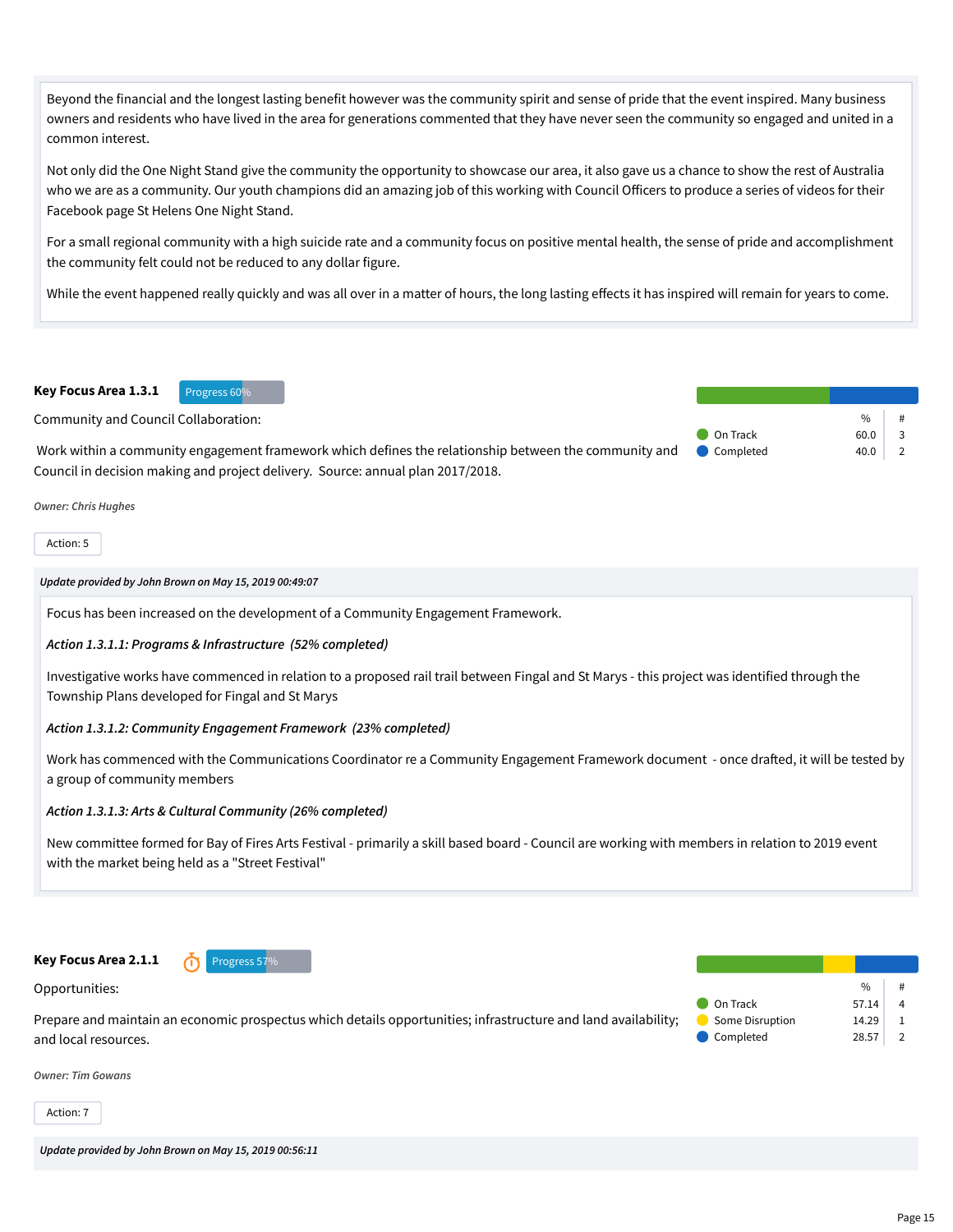Activity in this area has been increased in recent months though still behind on some key activities which are linked to Agricultural opportunity.

### *Action 2.1.1.3: Opportunity Development: (10% completed)*

Had preliminary discussion with NRM Facilitator around best approach and who best to talk to in the Fingal Valley regarding Agricultural opportunities.

#### *Action 2.1.1.4: Break O'Day Prospectus: Finalise and promote the BOD prospectus. Review information on an ongoing basis. (50% completed)*

Still in draft, being expanded to address Agricultural opportunity for completeness. Target completion potentially end of June 2019.

#### *Action 2.1.1.5: BODC Data Baseline Research and examine information sources (including): (90% completed)*

Baseline Information now available through id Consulting project with NTDC. Training provided to key BODC staff members and Managers

#### *Action 2.1.1.6: Georges Bay Slipway (20% completed)*

In discussions with Skills Tas about the potential for a slip/marina development incorporating a hub concept involving TasCOSS and other suitable organisations

*Action 2.1.1.7: Recycling and Reuse Opportunities (30% completed)*

Initial discussions with waste management companies on the opportunity and market situation. Working with Manager Infrastructure & Development Services on opportunity for potential local partial processing.

# **Key Focus Area 2.1.2 Constrained Area 1.1.2 Progress 62%**

Tourism:

Broadening, lengthening and improving the visitor experience through development of attractions and activities; promotion and signage; and great customer service.

*Owner: John Brown*

Action: 9

#### *Update provided by John Brown on May 15, 2019 01:00:08*

The delays with the review of visitor information provision is beyond the control of BODC and has been impacted by the situation with our neighbouring Council. Action underway to address the St Helens DAP situation.

#### *Action 2.1.2.4: Visitor Information Provision (15% completed)*

ECRTO yet to arrange meeting between ECRTO and GSB Council GM. BODC have written regarding a potential software change and need to review arrangements which underpin the integrated approach. Matter to be raised with ECRTO Chairperson seeking direction on where this activity is heading

#### *Action 2.1.2.5: St Helens Destination Action Plan (30% completed)*

Following discussions with ECRTO and given the progress with the MTB projects, consideration is being given to commencing a new DAP process focused on MTB activity and the creation of a destination

#### *Action 2.1.2.7: Fingal Historical Walk: (47% completed)*

Council is currently installing historical plaques within the township of Fingal - once they have been installed, Council staff work with the local committee to develop a heritage map which can be provided to visitors to the area. A local tourism group has been formed with members of the community from Fingal and St Marys - currently working on projects - the completion of heritage maps is one of the projects that was identified in the first meeting. Group to meet early January to progress map layout

#### *Action 2.1.2.8: St Helens Visitor Information Centre (70% completed)*

|                         | $\%$  | #             |
|-------------------------|-------|---------------|
| <b>Status Pending</b>   | 11.11 |               |
| On Track                | 22.22 | $\mathcal{P}$ |
| Some Disruption         | 11.11 |               |
| <b>Major Disruption</b> | 11.11 |               |
| Completed               | 44 44 |               |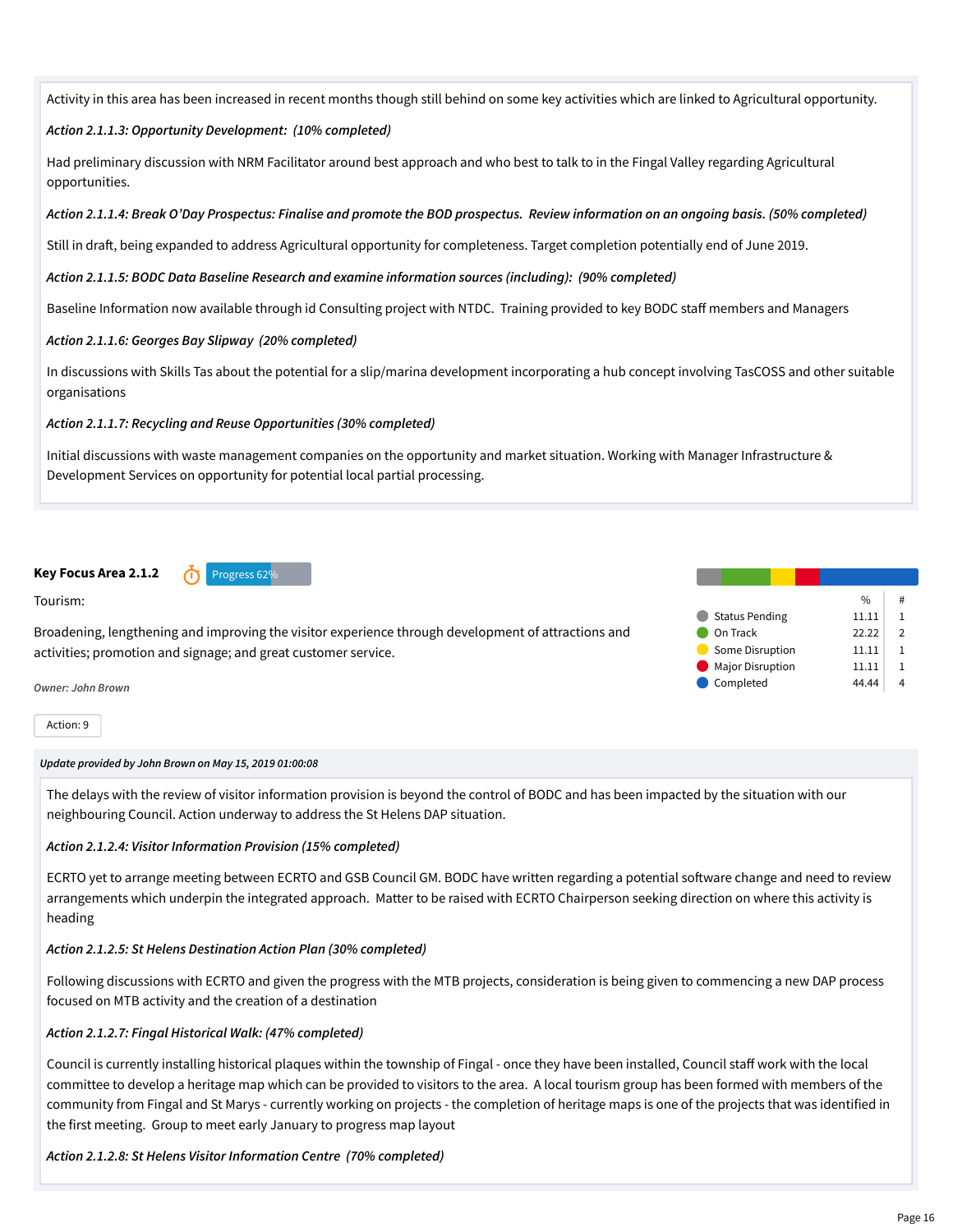

| Key Focus Area 2.3.1 | Progress 50%                                                                                                 |                |      |  |
|----------------------|--------------------------------------------------------------------------------------------------------------|----------------|------|--|
| Tourism:             |                                                                                                              |                | $\%$ |  |
|                      |                                                                                                              | Status Pending | 25.0 |  |
|                      | Brand Development - Undertake and identify opportunities to develop a positive brand for Break O'Day Council | On Track       | 75.0 |  |
| and the area.        |                                                                                                              |                |      |  |

*Owner: Jayne Richardson*

Action: 4

*Update provided by John Brown on May 15, 2019 01:44:14*

Good progress in this area where we have full control, the broader signage focus has a reliance on other parties

*Action 2.3.1.1: Develop Communication Guide. (90% completed)*

Draft Communication Guide finalised

Will be presented to staff in May staff meeting.

*Action 2.3.1.2: Uniform signage (25% completed)*

BODC asset signage reviewed as asset is upgraded in locations such as playgrounds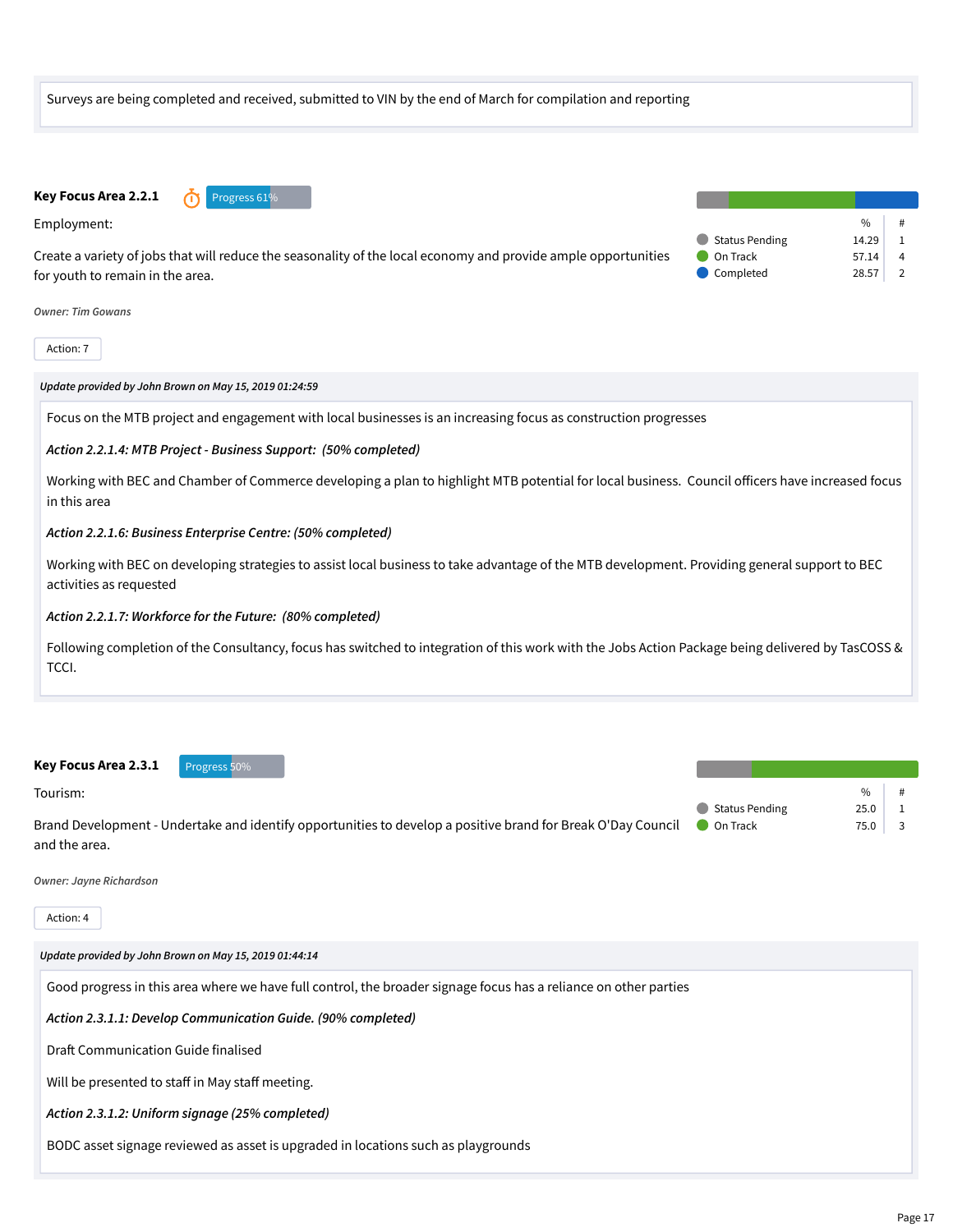Focus on Bay of Fires and tourism signage will be part of DAP process

#### *Action 2.3.1.3: MTB Brand Development (86% completed)*

Staff continue to work with Kingthing on his project. To date logos and a marketing strategy have been drafted by the agency which need to be approved by the BODC team.

Collateral specifically for the EWS and Sustainable Trails Conference was also prepared, printed and distributed.



#### Support:

Integrate and simplify processes and services to facilitate the development and growth of businesses.



#### *Owner: David Jolly*

Action: 5

*Update provided by John Brown on May 15, 2019 01:47:01*

Good progress in this KFA

#### *Action 2.4.1.4: Integrate with the State Government I-PLAN technology t(50% completed)*

Iplan is currently with the State Government pending the release of the development application module. Timing is in the hands of the state Government however once completed residents will be able to lodge DA's on-line via the web portal.

Council has commenced the process of developing Local Provision Schedules that are intended to apply the State Planning Provisions while meeting local needs and objectives.

The Local Provisions Schedules indicate how the State Planning Provisions will apply in each local municipal area. They will contain the zone maps and overlay maps or description of places where the codes apply.

They will also contain local area objectives and any planning controls for unique places specific to the local area. These unique areas can be in the form of particular purpose zones, specific area plans, and site-specific qualifications.

The schedules include planning controls to accommodate unique locations such as universities and hospitals, as well as unique development conditions such as building height restrictions. To further meet their communities' needs, councils are responsible for preparing their Local Provisions Schedules in consultation with local stakeholders and community members. Drafted Local Provisions Schedules are to be submitted to the Tasmanian Planning Commission for consideration prior to the public exhibition and assessment process.

#### *Action 2.4.1.5: Development Services Delivery (75% completed)*

The following process improvements have been introduced.:

1. Subdivision Development - developer requirements for subdivision engineering drawings and asset management information prior to Practical Completion and Sealing of Plans

2. Application process for access crossovers from Council's Road network and information relating to new property access from State Highways.

3. Improved and concise planning conditions referencing LGAT/IPWEA Standard Engineering Drawings.

The existing customer Development information package is under review with a focus on improving information and clarifying development and planning processes.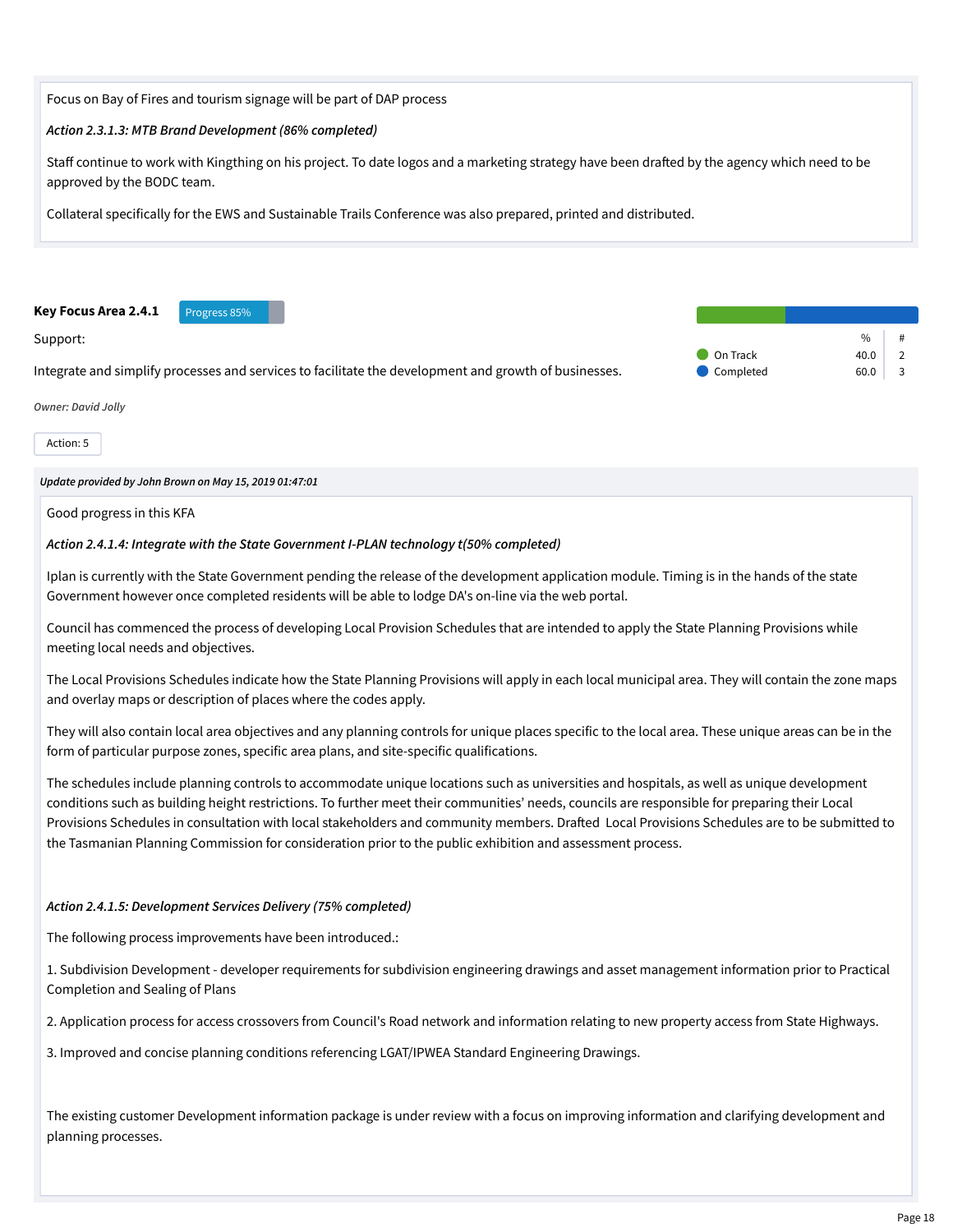# **Key Focus Area 3.1.1 n** Progress 68%

Appropriate Development:

Encourage sensible and sustainable development through sound land use planning, building and design.

*Owner: Geraldine O'Connor*

Action: 11

#### *Update provided by John Brown on May 15, 2019 01:51:54*

Progress with this range of activities is variable with action being taken to apply increased resources particularly in the area of Local Provisions Schedules

### *Action 3.1.1.5: Tree Guide: (10% completed)*

Work underway to develop as guideline criteria for street trees in towns and integrate with Tree Management Policy.

### *Action 3.1.1.6: Weed Action Plan: (30% completed)*

Plan for updating Weed Action Plan being considered by NRM Committee; public consultation likely to extend into 2019/20. Follow up control of existing priority weed infestations continues (such as thistles, Spanish heath, pampas grass, blackberry, bluebell creeper, gorse and boneseed).

#### *Action 3.1.1.7: Dog Management Policy: (92% completed)*

Initial signage for changed dog zones being printed. Longer term implementation options, including joint program with PWS for signage, education and enforcement, still needs discussion with PWS.

#### *Action 3.1.1.8: Development Services Guide (75% completed)*

1. Monitoring progress on the portal. State Government initiative of a State level portal for building and planning - timing is not within our control

2. Draft documentation is under review . A draft pamphlet will be prepared for management review (March 2019)

Progress bar reflects item 2.

# *Action 3.1.1.9: Development Services content on Council's web site (85% completed)*

New website launched. Current activity is revising with intent to update and add content on an as required basis.

# *Action 3.1.1.10: Industrial Land (30% completed)*

As part of LPS process suitable land will, be identified and rezones implemented as required.

LPS project has progressed with expert assistance secured and meetings scheduled in December.

The intent is to use LPS as an input into refining a land use strategy.

# *Action 3.1.1.11: Local Area Provisions (26% completed)*

LPS commenced January 2019. State government deadline for completion is June 30 2019. Progress reports are being provided to council monthly. Current focus is on assessing the gap between SPP and DOBC Interim Planning Scheme. The Tasmanian Planning Commission has offered a grant of up to \$8,000 towards GIS mapping. A quote for GIS work has been obtained and forwarded to the state government for consideration.

GIS mapping underway. Criteria being developed for land where zoning change required. Community Engagement Strategy is being drafted.

|                 | $\frac{0}{n}$ | # |
|-----------------|---------------|---|
| On Track        | 36.36         |   |
| Some Disruption | 27.27         | ર |
| Completed       | 36.36         |   |
|                 |               |   |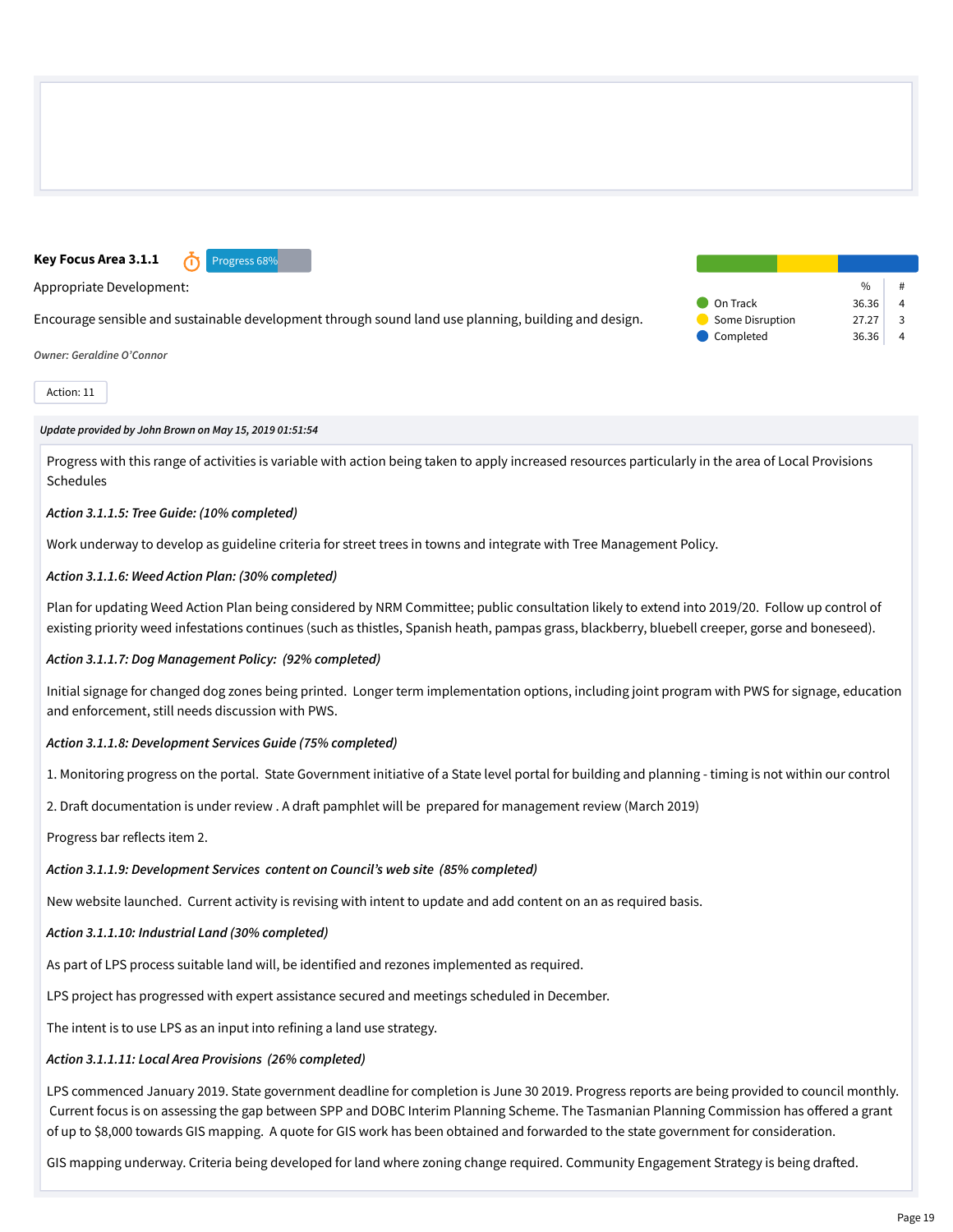

Action: 6

#### *Update provided by John Brown on May 15, 2019 01:53:15*

*Action 3.2.1.4: Prepare Environmental Information Resources. Review and refine Natural Resource Environmental content on Council's web site (99% completed)*

Completed rewriting of website content. Additional new or updated environmental information resources may be prepared where possible.

*Action 3.2.1.5: Georges Bay Reference Group: Coordinate the establishment of a reference group of relevant stakeholders for the protection of the health of Georges Bay (11% completed)*

Little progress while focused on other priorities. Linked to activity on George catchment and bay and flood management, including working with Lower George Riverworks Trust.

#### *Action 3.2.1.6: Develop a MTB Trail Management Plan. (91% completed)*

A Construction Environmental Management Plan (CEMP) finalised and approved in accordance with Planning Approval conditions. Forms part of the contract which will have environmental conditions detailed to ensure all aspects of weed and disease risks are identified and suitably managed.

Post construction, a long-term maintenance plan is in draft form and will be implemented to ensure compliance with hygiene weed management and other environmental guidelines.

A specific Phytophthora cinnamomi (PC) hygiene station is being developed to be installed in strategic locations on the trails to prevent the spread of PC. Once the prototype is developed an engagement process will be undertaken with key stakeholders to refine the unit prior to them being implemented in the field.

Key Focus Area 3.3.1 Progress 86%

Land Management:

Develop the financial and human resources to undertake projects and activities which address environmental issues such as weeds and land degradation.

|              | $\frac{0}{n}$ | #             |
|--------------|---------------|---------------|
| On Track     | 25.0          | $\mathcal{P}$ |
| Discontinued | 12.5          |               |
| Completed    | 62.5          | 5             |

*Owner: Polly Buchhorn*

Action: 8

*Update provided by John Brown on May 15, 2019 02:00:23*

*Action 3.3.1.7: Secure funding for Natural Resource Management projects (30% completed)*

Farming community supported to consider projects and grant applications to the National Landcare Program Smart Farming Partnerships Round 2.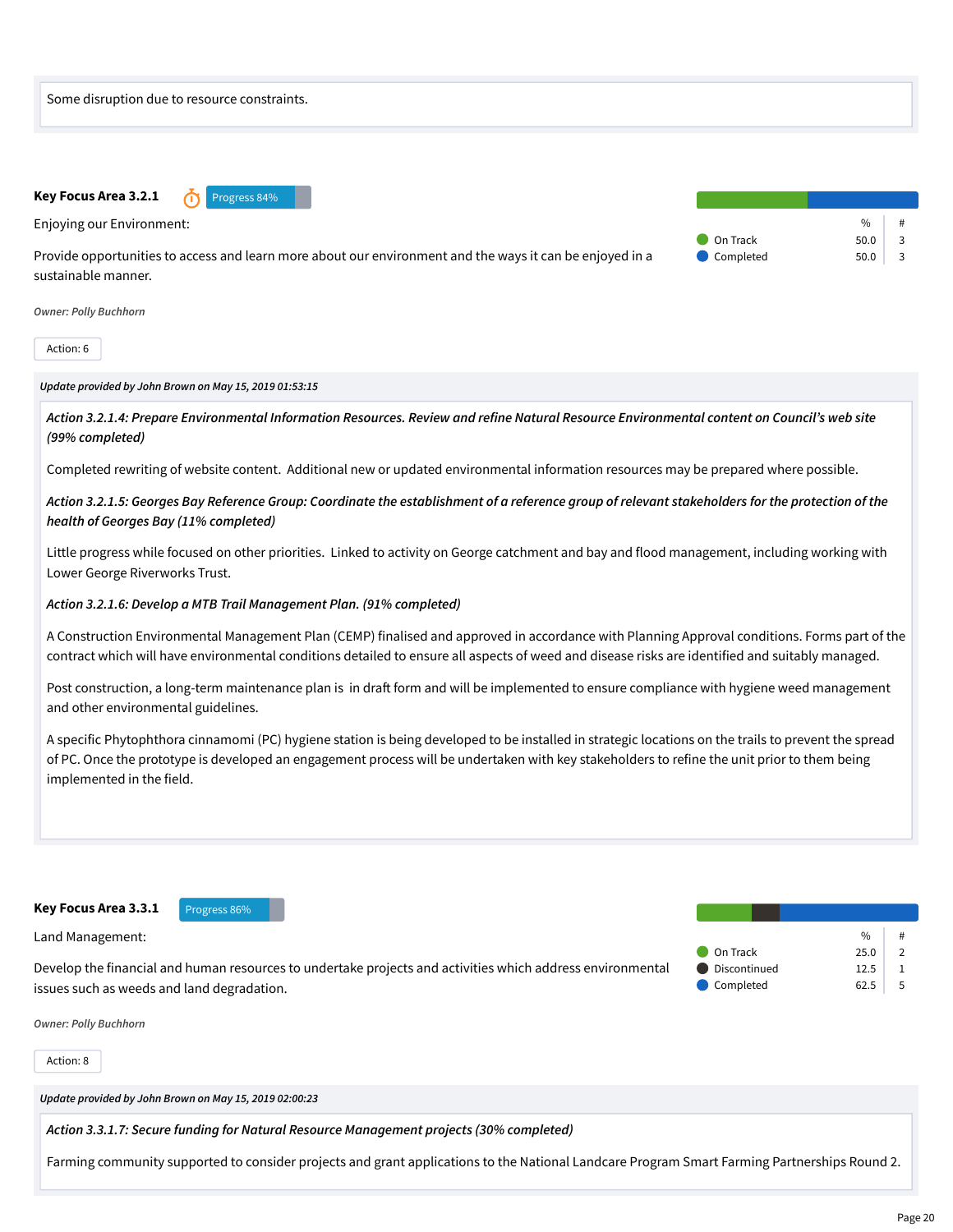| Draft Strategy and draft Action Plan (v2.2) reviewed by management team and being considered at 1 May NRM Committee Meeting, to recommend<br>to Council for release for community consultation.                                                                                                                                                                       |                                                                        |  |  |  |
|-----------------------------------------------------------------------------------------------------------------------------------------------------------------------------------------------------------------------------------------------------------------------------------------------------------------------------------------------------------------------|------------------------------------------------------------------------|--|--|--|
| Key Focus Area 3.3.2<br>Progress 98%<br>Enjoying our Environment:<br>Develop Activities that reinforce a positive relationship between BODC, the community and the environment.<br>Look at ways the community and Council can work together to develop and promote a positive relationship<br>between us and our environment.<br>Owner: Jayne Richardson<br>Action: 1 | $\%$<br>On Track<br>1<br>100.0                                         |  |  |  |
| Update provided by Jayne Richardson on Apr 04, 2019 23:04:57                                                                                                                                                                                                                                                                                                          |                                                                        |  |  |  |
| Action 3.3.2.1: Establish events: Develop and Implement events that reinforce a positive relationship between BODC, the community and the<br>environment. For example, Coastal Clean Up, Weed removal days. (50% completed)<br>No Progress.                                                                                                                           |                                                                        |  |  |  |
|                                                                                                                                                                                                                                                                                                                                                                       |                                                                        |  |  |  |
| Key Focus Area 3.4.1<br>Progress 68%<br>Water:<br>Develop and implement strategies and activities to reduce the risk of flooding, inundation and erosion within<br>our rivers, estuaries and coastal areas.                                                                                                                                                           | %<br>#<br>On Track<br>3<br>60.0<br>Completed<br>$\overline{2}$<br>40.0 |  |  |  |
| <b>Owner: Polly Buchhorn</b>                                                                                                                                                                                                                                                                                                                                          |                                                                        |  |  |  |
| Action: 5                                                                                                                                                                                                                                                                                                                                                             |                                                                        |  |  |  |
| Update provided by John Brown on May 15, 2019 02:12:20                                                                                                                                                                                                                                                                                                                |                                                                        |  |  |  |
| Action 3.4.1.3: Lower Georges River Project: (25% completed)                                                                                                                                                                                                                                                                                                          |                                                                        |  |  |  |
| Meeting of the Lower George Riverworks Trust on 30 April to discuss Action Plan of priorities for sediment and floodplain management and other<br>river and flood issues.                                                                                                                                                                                             |                                                                        |  |  |  |
| Action 3.4.1.4: Lower Georges River Catchment Management Plan Develop plan, (15% completed)                                                                                                                                                                                                                                                                           |                                                                        |  |  |  |
| Yet to be progressed; support for Lower George Riverworks Trust to lead into review, and other priorities are pursued.                                                                                                                                                                                                                                                |                                                                        |  |  |  |
| Action 3.4.1.5: St Marys Rivulet flood risk management (99% completed)                                                                                                                                                                                                                                                                                                |                                                                        |  |  |  |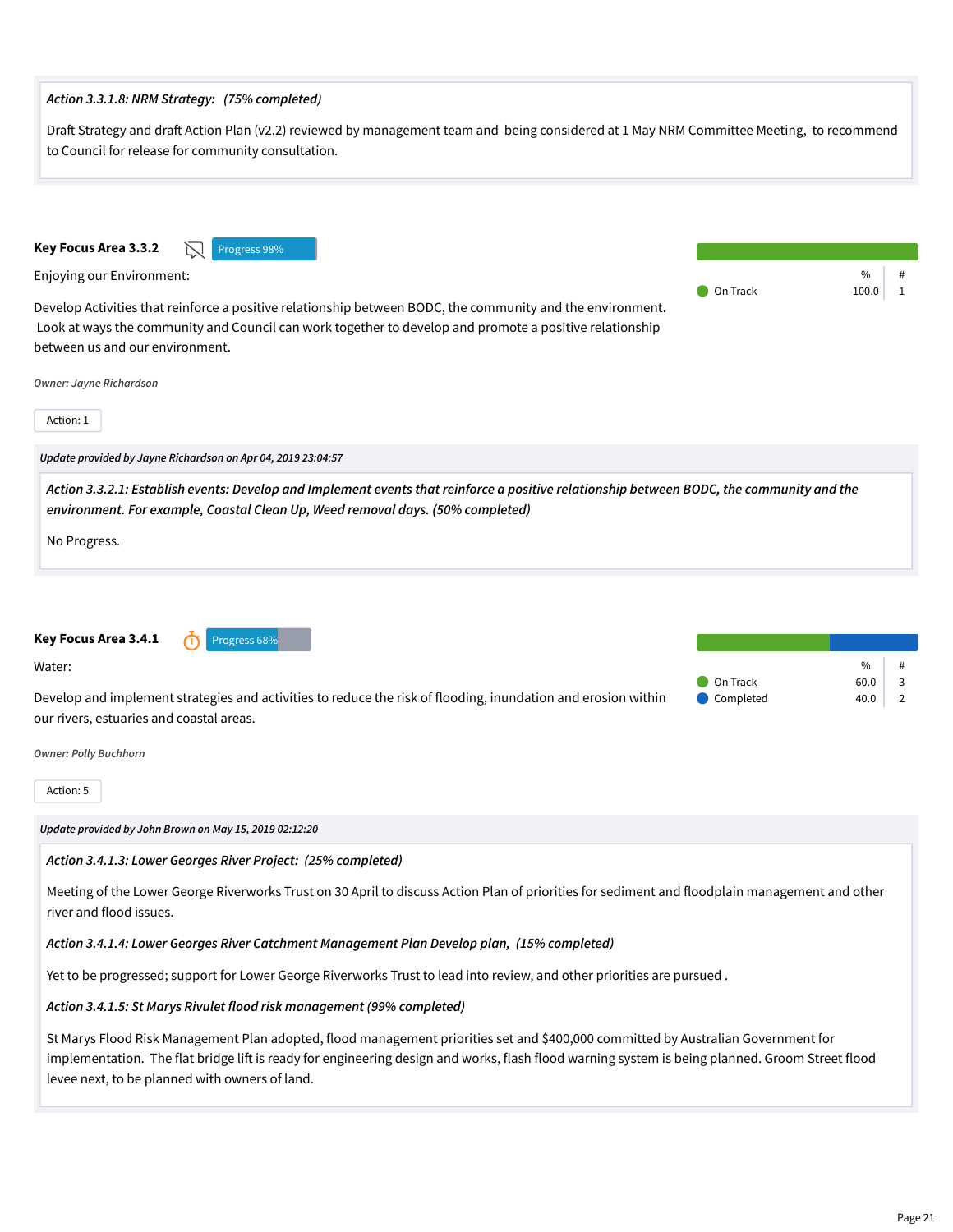#### **Key Focus Area 4.1.1** *n* Progress 73%



Community Facilities:

Provide community facilities that encourage participation and supports the lifestyle of residents and growing visitor numbers

| $\frac{0}{0}$ | #                       |
|---------------|-------------------------|
| 57.14         |                         |
| 42.86         | $\overline{\mathbf{3}}$ |
|               |                         |

*Owner: David Jolly*

Action: 7

*Update provided by John Brown on May 15, 2019 03:09:27*

#### *Action 4.1.1.3: Old Tasmanian Hotel . (50% completed)*

Designs Completed and Council Decision Made at February 2019 Council Meeting to progress Planning, Building and Plumbing Approvals.

Council Planning Application lodged 18th Feb 2019 with Heritage Council Approval still required.

Initial consultation phase completed. Federal Funding Application submitted and pending.

#### *Action 4.1.1.5: 10 Year Toilet Replacement Program (50% completed)*

10 Year Capital Works Program has been drafted for All Council Building Assets. This Program is still pending management consideration and Council decision. This is expected to occur during budget deliberations.

No Longer any need to develop 10- Year Toilet Replacement Program as Building Services have now produced the draft 10 Year Capital Works Program for all Buildings.

#### *Action 4.1.1.6: St Marys Sports Complex Master Plan (99% completed)*

Council Approval and Endorsement August 2018 Council Meeting for Review of St Marys Sports Complex Master Plan.

Development Application lodged 3rd September 2018 and approved for all Capital Works which have been budgeted to Commence this financial year.

Construction of new Kiosk/BBQ area completed in time for the New Years Day Races. New Swabbing Shed constructed at the same time.

Budgets Assigned for Future Upgrade works in 10 Year Capital Works Program

Action Completed.

# *Action 4.1.1.7: Dog Exercise Areas. (10% completed)*

New Exercise Areas to be planned for Binalong Bay and St Marys, which are identified by Council's revised Dog Management Policy adopted in December 2018.



Towns:

Create townships that are vibrant and welcoming through improvements to infrastructure such as streetscapes, parking, safety and signage.

|                        | $\frac{0}{0}$ | # |
|------------------------|---------------|---|
| On Track               | 50.0          | 6 |
| <b>Some Disruption</b> | 8.33          | 1 |
| Completed              | 41.67         | 5 |
|                        |               |   |

*Owner: David Jolly*

Action: 12

*Update provided by John Brown on May 15, 2019 03:14:44*

Activity in this area is substantially on track with the exception of two Scamander projects which involve State Government agencies.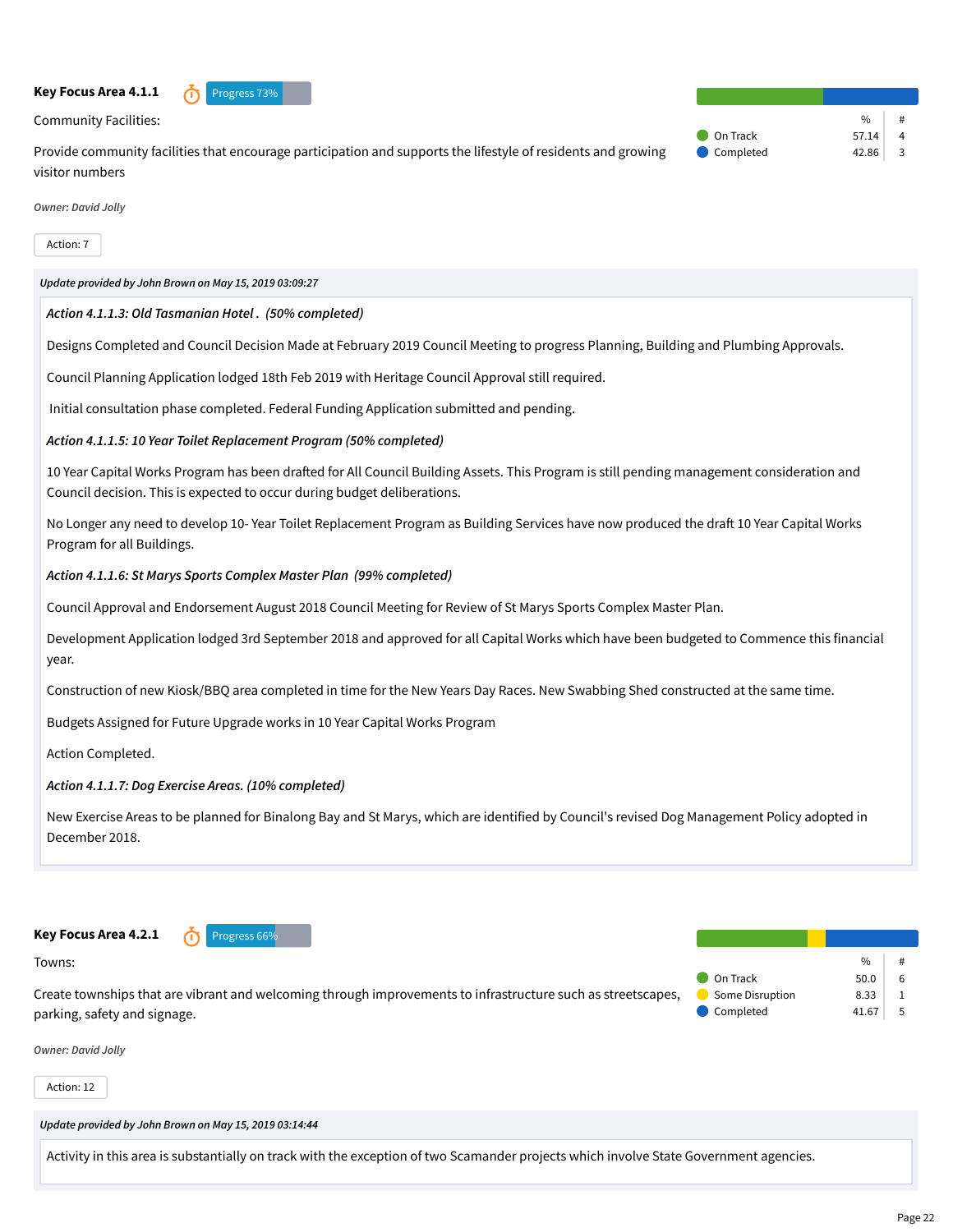#### *Action 4.2.1.4: St Helens Streetscape Project (75% completed)*

The project is a DESIGN ONLY PROJECT.

Community consultation phase completed. Capital costs are being determined and outcome will be reported to Council.

#### *Action 4.2.1.6: Scamander Wrinklers Entrance: (30% completed)*

Additional information related to building design and flora and fauna impact have been requested by PWS. Once provided, both the Crown application and DA will be submitted.

### *Action 4.2.1.7: Local Area (Township) Plans: (58% completed)*

St Helens Township meetings scheduled.

Plans have been developed for Cornwall, St Marys and Falmouth with projects identified - some items to be listed in the 2019/2020 budget

### *Action 4.2.1.8: St Helens Car Parking (51% completed)*

Existing car parking maps are under review.

Traffic count data has been collected for key roads St Helens in and around the St Helens CBD

Traffic count data is currently being analysed.

### *Action 4.2.1.9: St Marys Car Parking (25% completed)*

Existing car parking maps are being reviewed for currency for St Mary's . A cross functional project team has been formed to progress the development of a car parking strategy

#### *Action 4.2.1.10: Scamander Bridges project (8% completed)*

Project deferred until 2019-2020 financial year

#### *Action 4.2.1.12: Fingal Streetscape Project. Result, (40% completed)*

Works commenced at Fingal on 18 Feb 2019. Construction is 40% completed. Project is on time.

#### **Key Focus Area 4.2.2** Progress 100%

Telecommunications:

Ensure residents and visitors can access telecommunication services such as NBN and mobile phone coverage where they are living and visiting.

*Owner: David Jolly*

Action: 1

*Update provided by John Brown on May 15, 2019 03:15:15*

*Action 4.2.2.1: Mobile Phone Coverage Address mobile phone black (100% completed)*

The Australian Government's Mobile Black Spot Program is delivering improved coverage outcomes and benefits to the Australian community with 572 base stations already activated. The following schedule applies for the 2018-2019 financial year.

| Service Provider | Municipality | Location | Type | Service | <b>Planned Completion</b> |
|------------------|--------------|----------|------|---------|---------------------------|
|                  |              |          |      |         |                           |
|                  |              |          |      |         |                           |
|                  |              |          |      |         |                           |

 $\frac{0}{0}$ 

Completed 100.0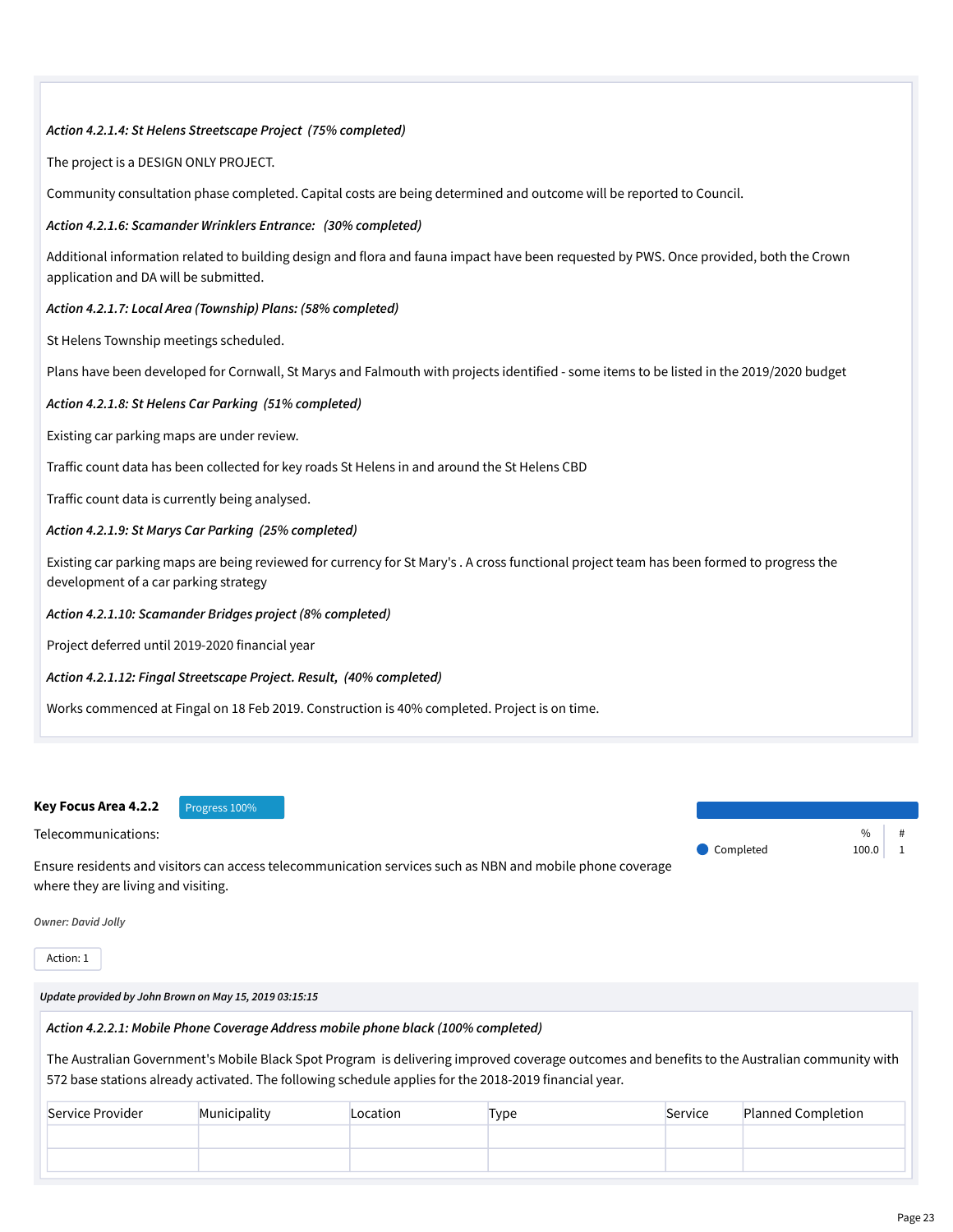| Telstra  | <b>Dorset</b> | Musselroe Bay | <b>Base Station</b> | $3G + 4GX$ | Q4,2018  |
|----------|---------------|---------------|---------------------|------------|----------|
|          |               |               |                     |            |          |
|          |               |               |                     |            |          |
| Vodafone | <b>BODC</b>   | Pyenganna     | <b>Base Station</b> |            | Q3, 2018 |
| Vodafone | <b>BODC</b>   | Goshen        | <b>Base Station</b> |            | Q4,2018  |

In addition to black spot funded projects, development applications have been received for:

- The upgrade of the telecommunications tower from OPTUS at Baretop Hill

- The upgrade of mobile equipment on the Mount William Base Station Tower from Telstra.

The National Mobile Black Spot Database for Round 4 of the Mobile Black Spot Program has been reviewed by the Manager Infrastructure and Development Services. Known Black Spots have been confirmed on the database with renomination being unnecessary.

**Key Focus Area 4.3.1** Progress 73%

Waste Management:

Provide access to services and facilities which support a sustainable lifestyle.

*Owner: David Jolly*

Action: 14

*Update provided by John Brown on May 15, 2019 03:19:55*

*Action 4.3.1.2: Waste Transfer Station facilities at St Marys and Fingal. St Mary's WTS - Project (50% completed)*

St Marys Waste Transfer Station Retaining Wall - Completed

Fingal Waste Transfer Station Retaining Wall -Project on-track and scheduled for construction post Easter 2019

*Action 4.3.1.8: Identify Recyclables Recovery Opportunities I (75% completed)*

BODC is participating in an audit of recyclable waste being collected from kerbside collections with a view to identify the type and rate of contamination occurring in this waste stream and implement regional initiatives to reduce contamination rates and costs associated with land filling this material. Audit completed December 2018.

Waiting on audit report and recommendations.

*Action 4.3.1.9: Green Waste Recycling (30% completed)*

**This is an internally managed project that avoids the need for external consultant engagement.**

Cost benefit analysis for both green waste shredding and composting options are currently being prepared for review by the Council.

|                | 0/6   | # |
|----------------|-------|---|
| Status Pending | 7.14  |   |
| On Track       | 50.0  |   |
| Completed      | 42.86 |   |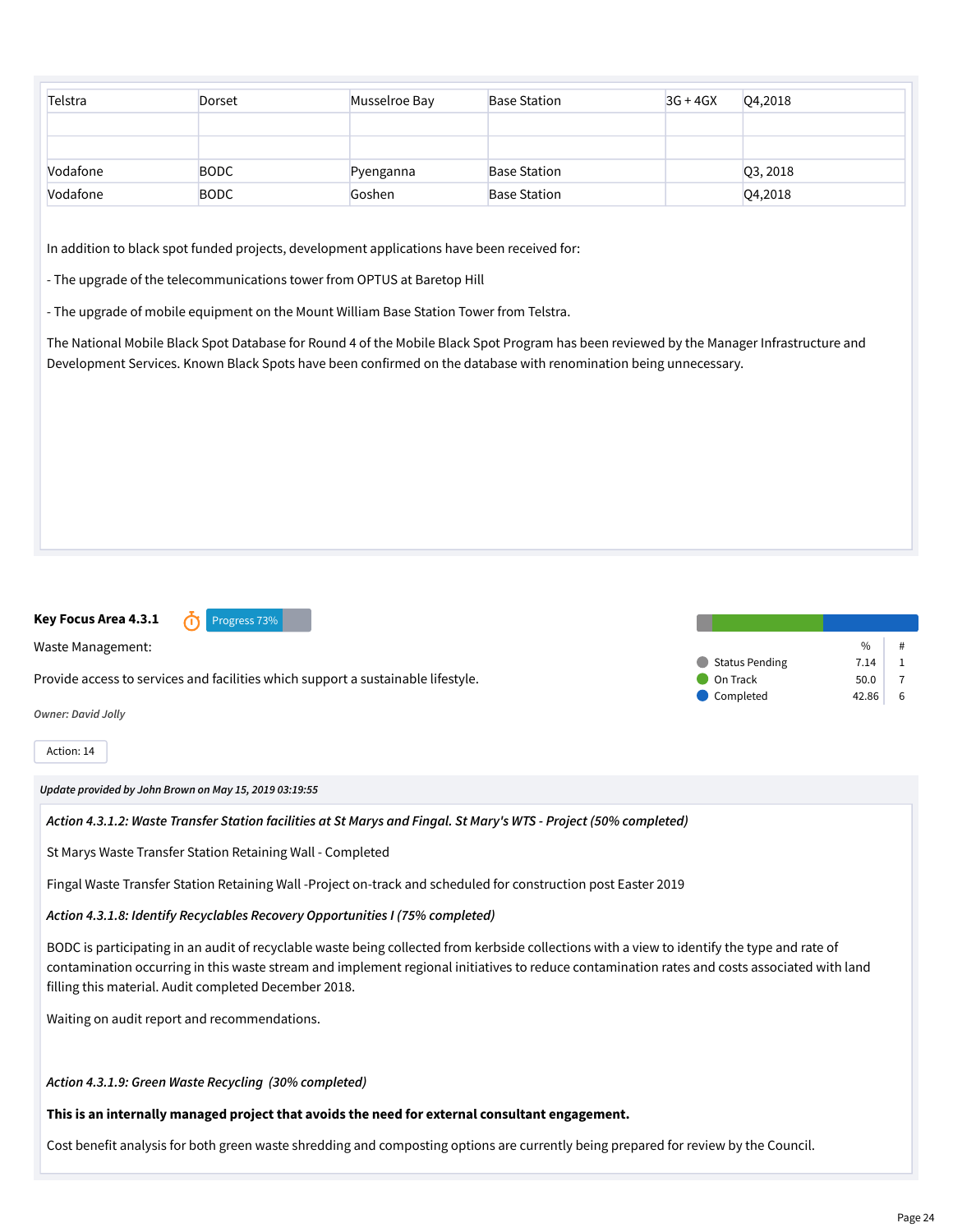#### *Action 4.3.1.12: Ansons Bay WTS: (75% completed)*

Screening plan has been written and works scheduled to occur at May 2019.

#### *Action 4.3.1.14: Operational cost reductions (30% completed)*

Waste tracking has been introduced at the St Helens WTS since July 2018 on a pilot basis. Data collected (broad categories of waste type) is being interrogated to determine opportunities to implement landfill avoidance strategies.

Initial opportunities identified that require follow-up predominantly relate to

i. inert waste and the opportunity to recover valuable timbers, scrap metal, concrete and stone products for reprocessing and re-use.

ii. Plastics, metal and glass being deposited into general waste bins.

The intent is to report opportunities to the Council in Autumn of 2019 and to define capital needs as required.

#### Key Focus Area 4.3.1  $\rightarrow$  KPI

#### **Tonnage of Waste to Landfill**

Landfill usage levels and Reduction in waste tonnage to landfill evidenced by comparison against 2016/2017 figures supplied by Southern Waste Solutions



*Owner: Kristina Freshney and Bob Hoogland Last Update: Apr 07, 2019 22:44:52*

#### **Comment**

Copping Waste Fees - Tonnages for Fee calculation. Gate Fee per Tonne \$24.92. Last invoice number: 7037;

Copping Waste Fees - Tonnages for Fee calculation. Gate Fee per Tonne \$24.92. Last invoice number: 7116 - 30 June 2018 Copping Waste Fees - Tonnages for Fee calculation. Gate Fee per Tonne \$25.42. Last invoice number: 7211 - 31 July 2018 Copping Waste Fees - Tonnages for Fee calculation. Gate Fee per Tonne \$25.42. Last invoice number: 7254 - 31 August 2018 Copping waste Fees - Tonnages for Fee calculation. Gate Fee per Tonne \$25.42. Last invoice number: 7335 - 30 September 2018 Copping waste Fees - Tonnages for Fee calculation. Gate Fee per Tonne \$25.42. Last invoice number: 7395 - 31 October 2018 Copping waste Fees - Tonnages for Fee calculation. Gate Fee per Tonne \$25.42. Last invoice number: 7462 - 30 November 2018 Copping waste Fees - Tonnages for Fee calculation. Gate Fee per Tonne \$25.42. Last invoice number: 7507 - 31 December 2018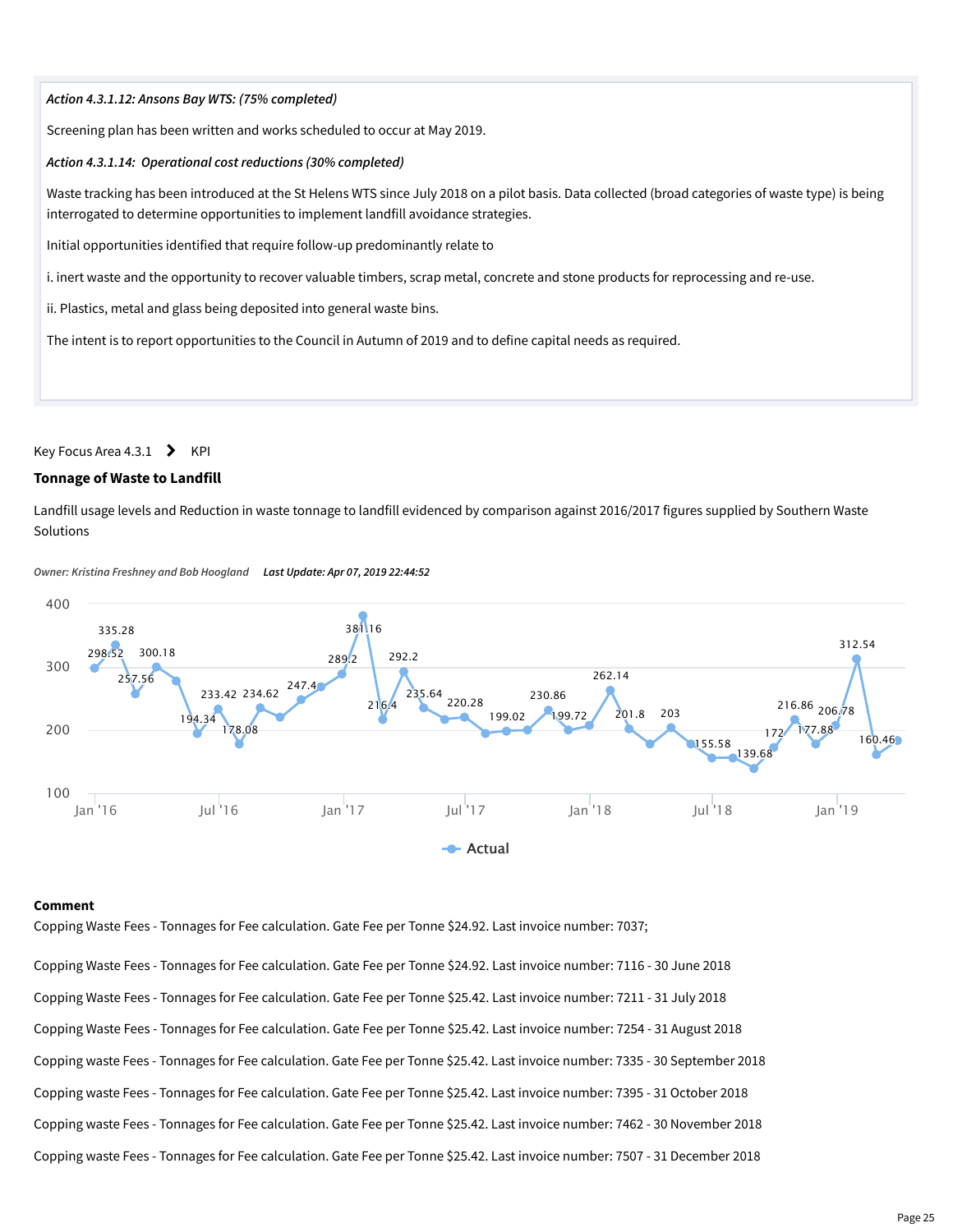

**Key Focus Area 4.3.3** 1 Progress 72%

Recreational Facilities:

Support an outdoor, active and healthy lifestyle for residents and visitors through a range of recreational facilities including walking trails, bike trails and other identified infrastructure.

|                 | $\frac{0}{n}$ | # |
|-----------------|---------------|---|
| On Track        | 50.0          |   |
| Some Disruption | 7.14          |   |
| Completed       | 42.86         | 6 |

*Owner: Ben Pettman*

#### Action: 14

*Update provided by John Brown on May 15, 2019 03:34:18*

A large range of projects are progressing satisfactorily

# *Action 4.3.3.6: Bay of Fires Descent MTB Trail (76% completed)*

Trail construction continuing with 4 crews operational on different sections of trail

Construction is progressing as planned with an estimated 25 kms completed

Construction completion is planned for later 2019

# *Action 4.3.3.7: St Helens Stacked Loop MTB Trails (20% completed)*

Following the appeal process which has been negotiated, final permissions to commence works are being sourced which means works on ground commenced in mid April 2019.

10 to 12 month construction period is likely with a partial opening of some trails likely by end of 2019 and all open by mid 2020.

# *Action 4.3.3.8: Flagstaff Road MTB Trail Head construction (10% completed)*

Following appeal process being negotiated approvals are being finalised to enable works to start in late April 2019.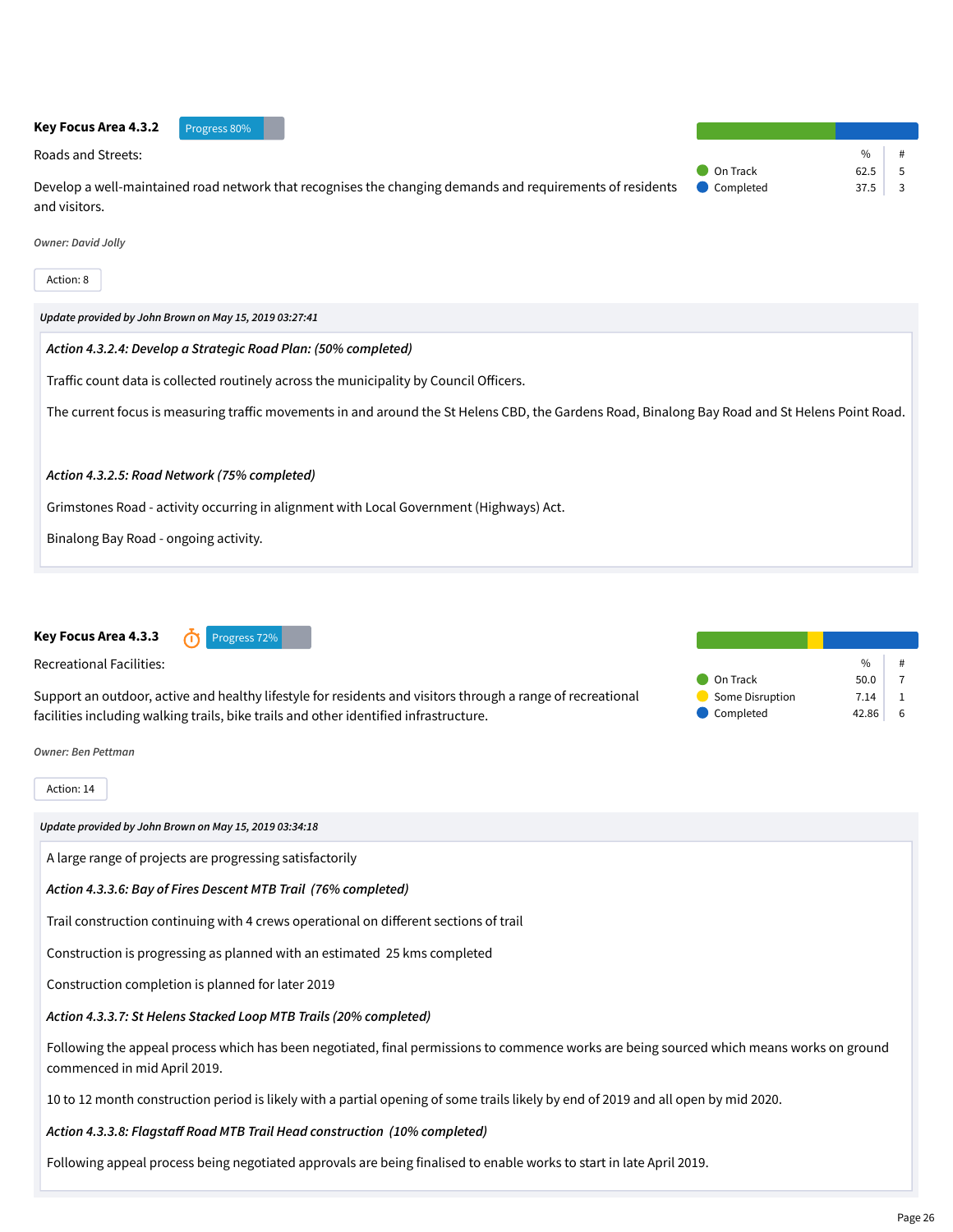Clearing of site of existing vegetation and establishing hard stand areas and road alignments will be undertaken first with the rest of the facilities constructed over the coming months.

Design work is being finalised with structures at the Trail Head which will include toilet block, shelters, bike hygiene station and signage.

### *Action 4.3.3.9: Walking Trails Network (63% completed)*

Short day walks are being identified between land managers across the municipality that will form the basis of a consolidated list of trails that will be promoted as key destinations for people of all capabilities.

Service levels will be established and resources provided to keep these trails at agreed service levels.

### *Action 4.3.3.10: St Helens - Binalong Bay Link (99% completed)*

Preliminary investigations have concluded. Route options and cost estimated for the preferred route to within +/-30% were presented to Councillors for information and discussion at the 1st October 2018 workshop and subsequently for receipt at the October 2018 Ordinary Meeting of Council

#### *Action 4.3.3.12: Binalong Bay Foreshore: (38% completed)*

Currently waiting on a response from Parks & Wildlife as to our request to extend our current lease of the Binalong Bay Foreshore. Met onsite with Parks & Wildlife (PWS) staff re issues around parking and safe walking tracks - PWS to map areas for carparking and walking track development and forward to Council for consideration - currently waiting on a revised lease from Crown Land Services

### *Action 4.3.3.13: Georges Bay Marine Infrastructure Upgrade (25% completed)*

Repairs and upgrading work completed on Beauty Bay and Kirwans Beach Jetties in line with Condition Assessment recommendations. Engineering design for Cunningham Street completed and awaiting Crown Land Services approval, materials sourced for jetty replacement.

#### *Action 4.3.3.14: Georges Bay Foreshore Track (75% completed)*

Concept design and construction cost estimates to complete the missing links in the existing Georges Bay Foreshore Track, St Helens Foreshore to Jason Street; and Talbot Street to Kirwans Beach and pursue funding opportunities to assist with construction of works have been completed.

**Key Focus Area 5.1.1** *O* Progress 81%

Health:

Retain and expand local provision of disability, preventative, chronic and acute health care services including pursuing innovative healthcare service delivery options.

 $\frac{9}{0}$ **On Track** 28.57 2  $\bullet$  Some Disruption 14.29 1  $\bullet$  Completed 57.14 4

The provision of health services to be delivered at a local level addressing the community's needs

*Owner: Chris Hughes*

Action: 7

*Update provided by John Brown on May 15, 2019 07:02:09*

#### *Action 5.1.1.2: Old St Helens Hospital: (20% completed)*

Delay in relocating to new hospital has occurred - Communities Tasmania are proposing to undertake an extensive community consultation process re future use of the old Hospital site

#### *Action 5.1.1.3: RFDS Service Provision: (75% completed)*

Prime Mover Rehabilitation Classes in both St Helens and St Marys are now operating which has been made possible by additional funding from Primary Health Tasmania

*Action 5.1.1.4: Preventative Health: (71% completed)*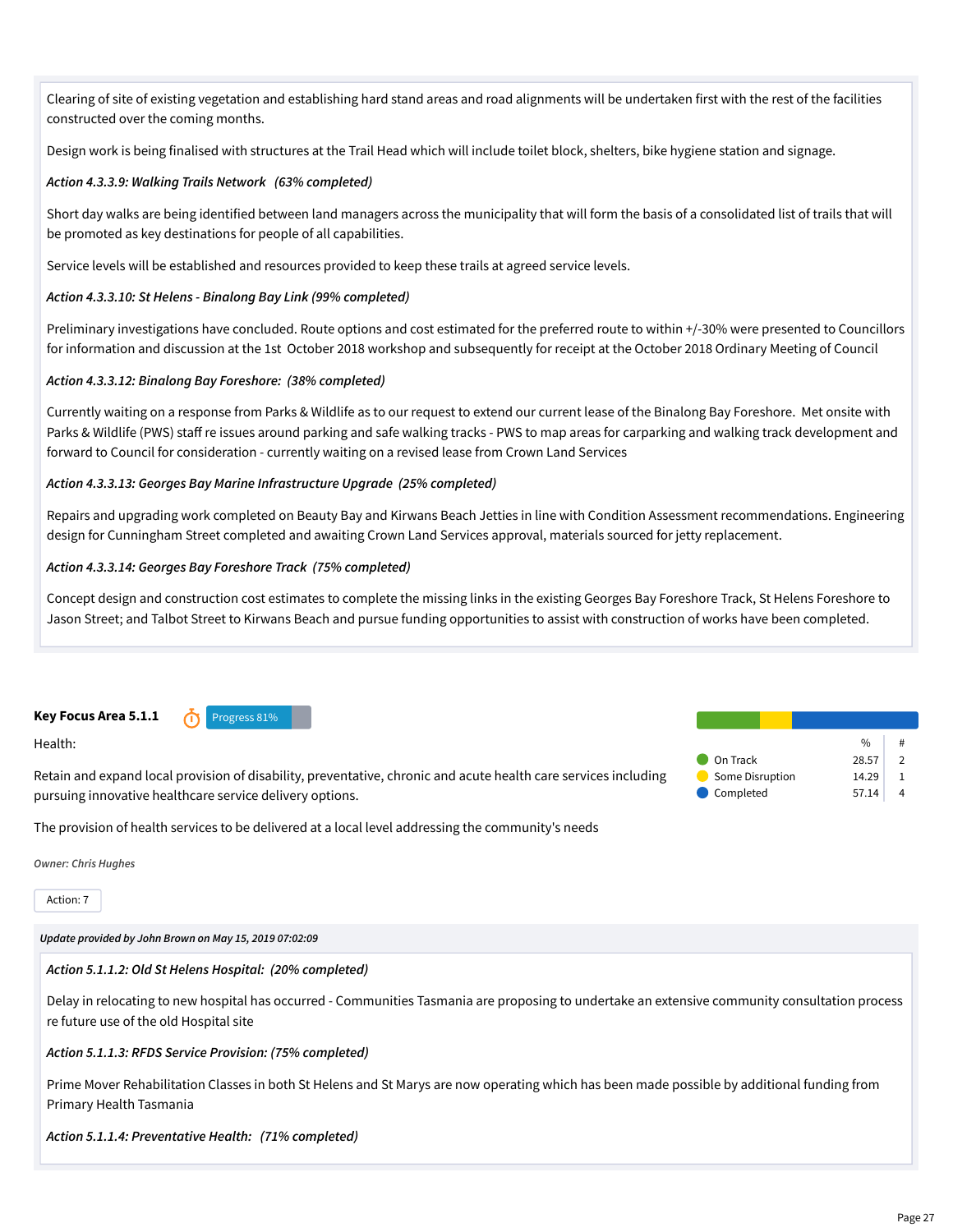One of the actions being undertaken as part of the Suicide Trial site is the development of a Bereavement Response Group - Terms of Reference and a Governance model are currently being developed

Key Focus Area 5.2.1 Progress 67%

provision of services locally.

Mental Health:

 $\frac{9}{6}$ On Track 50.0 2 Completed 50.0 2

Continue to be part of the group which are funded by PHT in relation to suicide in males aged between 40 and 64 and identify learnings that can be shared with the whole community

Improve the mental health of our community through stability in service delivery and a holistic approach to the

*Owner: Chris Hughes*

Action: 4

*Update provided by John Brown on May 15, 2019 07:03:01*

*Action 5.2.1.1: Mental Health: (14% completed)*

This group is planning to meet in June, 2019 - no action to date due to the Suicide Trial program

#### *Action 5.2.1.2: THRIVE – (53% completed)*

THRIVE committee is seeking additional community members to ensure that this group reflects the whole community - seeking funding to update Social Determinants framework to address our changing demographics

**Key Focus Area 5.2.2** Progress 100%

| Education & Skills Training:                                                                               |           | $\%$      |  |
|------------------------------------------------------------------------------------------------------------|-----------|-----------|--|
|                                                                                                            | Completed | $100.0$ 1 |  |
| Improve education and Skills Training opportunities and encourage greater personal development through     |           |           |  |
| delivery of programs locally which meet the needs of industry and the community. Implement outcomes of the |           |           |  |

*Owner: John Brown*

Action: 1

BDO Report

*Update provided by John Brown on May 15, 2019 07:03:21*

Refer to Action 2.2.1.7 during 2018-19 year

| Key Focus Area 5.2.3       | Progress 51%                                                                                           |                 |               |  |
|----------------------------|--------------------------------------------------------------------------------------------------------|-----------------|---------------|--|
| Transport:                 |                                                                                                        |                 | $\frac{0}{0}$ |  |
|                            |                                                                                                        | <b>On Track</b> | 66.67         |  |
|                            | Facilitate a range of transport options that support movement within and outside the Break O'Day area. | Completed       | 33.33         |  |
|                            |                                                                                                        |                 |               |  |
| <b>Owner: Chris Hughes</b> |                                                                                                        |                 |               |  |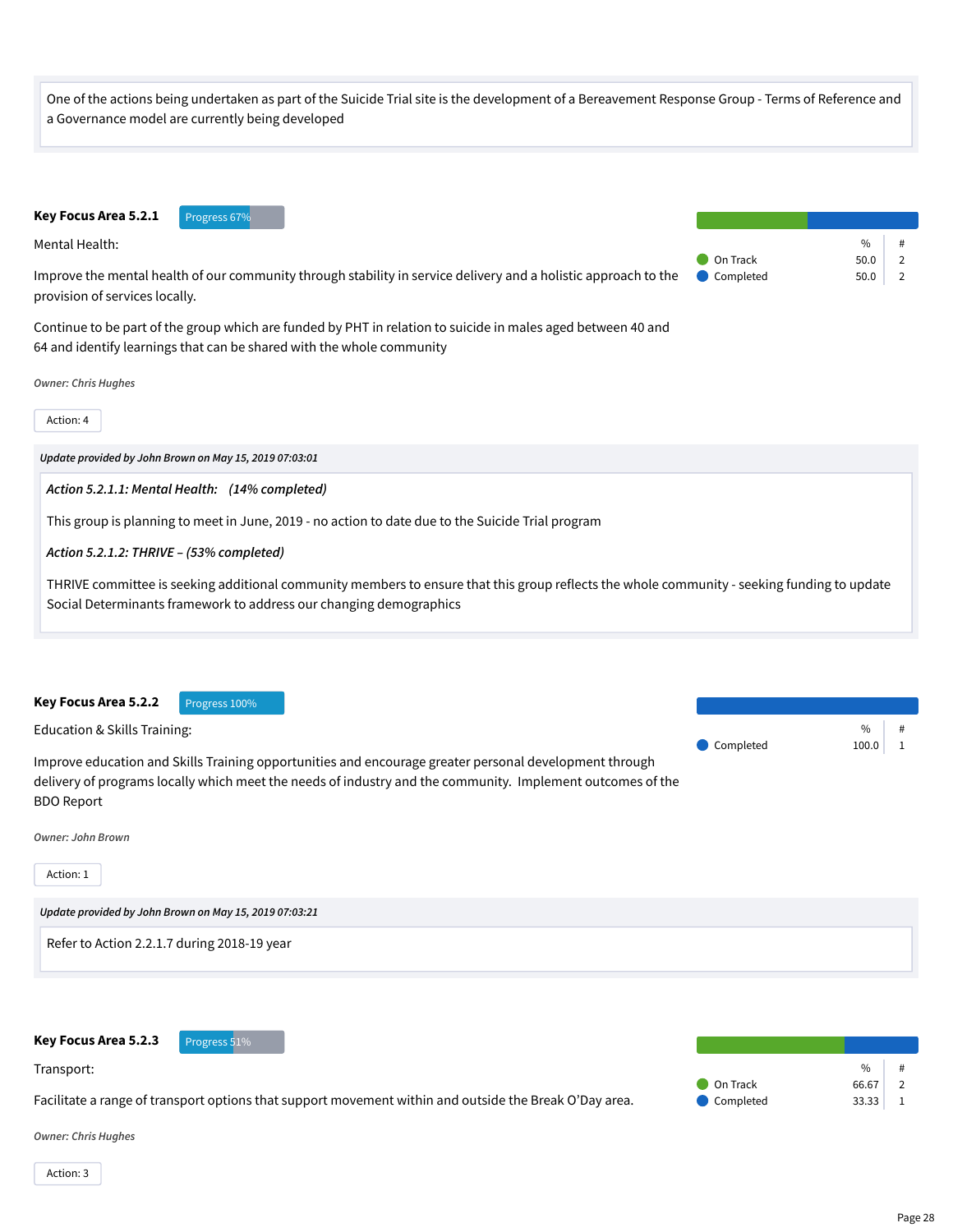| Update provided by John Brown on May 15, 2019 07:05:13                                                                                                                                                                                                                                                                                                                                                                                                                                                              |                           |                                     |
|---------------------------------------------------------------------------------------------------------------------------------------------------------------------------------------------------------------------------------------------------------------------------------------------------------------------------------------------------------------------------------------------------------------------------------------------------------------------------------------------------------------------|---------------------------|-------------------------------------|
| Action 5.2.3.1: Improve the success and sustainability of the Learner Driver Program                                                                                                                                                                                                                                                                                                                                                                                                                                |                           |                                     |
| 45 New mentees have joined the program                                                                                                                                                                                                                                                                                                                                                                                                                                                                              |                           |                                     |
| 33 people have gained their full licence with 10 living outside of St Helens                                                                                                                                                                                                                                                                                                                                                                                                                                        |                           |                                     |
| This programme is ongoing.                                                                                                                                                                                                                                                                                                                                                                                                                                                                                          |                           |                                     |
| Action 5.2.3.2: Improve awareness of the current community transport options and seek to identify any perceived gaps. Improve awareness of the<br>current community transport options and seek to identify any perceived gaps. Result, community and public transport availability. (53%<br>completed)                                                                                                                                                                                                              |                           |                                     |
| Survey identified perceived gaps - mapping of services is currently being undertaken in conjunction with other NGO's                                                                                                                                                                                                                                                                                                                                                                                                |                           |                                     |
|                                                                                                                                                                                                                                                                                                                                                                                                                                                                                                                     |                           |                                     |
| Key Focus Area 5.3.1<br>Progress 83%                                                                                                                                                                                                                                                                                                                                                                                                                                                                                |                           |                                     |
| Service Delivery:                                                                                                                                                                                                                                                                                                                                                                                                                                                                                                   | On Track                  | $\%$<br>#<br>25.0<br>1              |
| Improvement                                                                                                                                                                                                                                                                                                                                                                                                                                                                                                         | Discontinued<br>Completed | 25.0<br>1<br>50.0<br>$\overline{2}$ |
| <b>Owner: Jake Ihnen</b>                                                                                                                                                                                                                                                                                                                                                                                                                                                                                            |                           |                                     |
| Action: 4                                                                                                                                                                                                                                                                                                                                                                                                                                                                                                           |                           |                                     |
| Update provided by John Brown on May 15, 2019 07:06:08                                                                                                                                                                                                                                                                                                                                                                                                                                                              |                           |                                     |
| Meetings have been attended by Council staff and input provided to developers. The Online Building and Planning Portal has changed the focus of I-<br>PLAN and State Government Representatives have advised that the funding the Online Portal has been secured. This has been discussed with<br>Councillors which included a small brief on the scope of the project in December 2018. Councils resources will be allocated where required to<br>ensure the state-wide system is compatible with Council systems. |                           |                                     |
| Key Focus Area 6.1.1<br>Progress 92%                                                                                                                                                                                                                                                                                                                                                                                                                                                                                |                           |                                     |
| Local Government Reform                                                                                                                                                                                                                                                                                                                                                                                                                                                                                             | On Track                  | $\%$<br>33.33<br>1                  |
| <b>Owner: John Brown</b>                                                                                                                                                                                                                                                                                                                                                                                                                                                                                            | Completed                 | 66.67<br>2                          |
| Action: 3                                                                                                                                                                                                                                                                                                                                                                                                                                                                                                           |                           |                                     |
| Update provided by John Brown on May 15, 2019 07:06:52                                                                                                                                                                                                                                                                                                                                                                                                                                                              |                           |                                     |
| Action 6.1.1.3: Northern Region Shared Services (75% completed)                                                                                                                                                                                                                                                                                                                                                                                                                                                     |                           |                                     |
| Regional Road sealing tender process being explored with 7 Councils interested in a combined tender approach. BODC is leading the development<br>of the information and the process.                                                                                                                                                                                                                                                                                                                                |                           |                                     |
| EoI for Legal Services procurement narrowed to preferred supplier and negotiation of arrangements is close to completion. Draft Agreement for<br>services being prepared.                                                                                                                                                                                                                                                                                                                                           |                           |                                     |
| Proposal to progress the Shared Services working groups involved in the Meerkat project with a narrowed focus finalised with a focus on ensuring<br>that the project is delivering the outcomes we are looking for and not just building capacity in the participants.                                                                                                                                                                                                                                              |                           |                                     |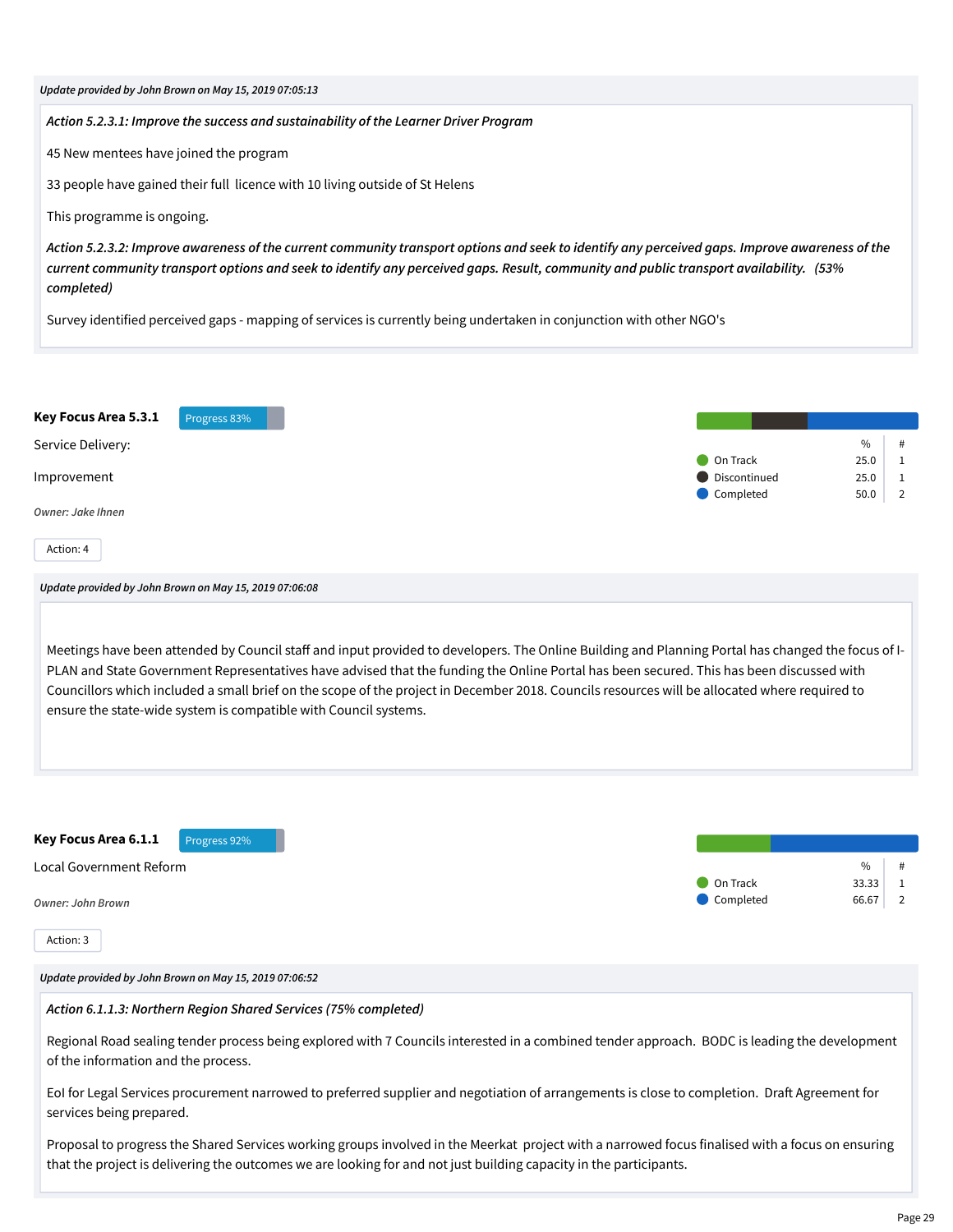| Key Focus Area 6.1.2<br>Progress 92%                                                                                                                                                                                                                                                                                                                                                               |                              |                |                     |
|----------------------------------------------------------------------------------------------------------------------------------------------------------------------------------------------------------------------------------------------------------------------------------------------------------------------------------------------------------------------------------------------------|------------------------------|----------------|---------------------|
| Break O'Day Culture                                                                                                                                                                                                                                                                                                                                                                                |                              | $\%$           | #                   |
| <b>Owner: John Brown</b>                                                                                                                                                                                                                                                                                                                                                                           | On Track<br>Completed        | 33.33<br>66.67 | 1<br>2              |
| Action: 3                                                                                                                                                                                                                                                                                                                                                                                          |                              |                |                     |
| Update provided by John Brown on May 15, 2019 07:08:11                                                                                                                                                                                                                                                                                                                                             |                              |                |                     |
| Action 6.1.2.3: Organisational Performance: Implement outcomes (75% completed)                                                                                                                                                                                                                                                                                                                     |                              |                |                     |
| Outcomes from 2nd workshop series being implemented by Department teams which is focussed on improving the operations of the organisation.<br>Third workshop series undertaken in mid-November with a focus on difficult conversations; improving organisational performance; and a 360<br>Degree review of Department and Management performance. This is now being progressed at the Team level. |                              |                |                     |
| Key Focus Area 6.1.3<br>Progress 86%                                                                                                                                                                                                                                                                                                                                                               |                              |                |                     |
| Strategic Plan:                                                                                                                                                                                                                                                                                                                                                                                    | On Track                     | $\%$<br>66.67  | #<br>2              |
| <b>Owner: John Brown</b>                                                                                                                                                                                                                                                                                                                                                                           | $\Box$ Completed             | 33.33          | $\mathbf{1}$        |
| Action: 3                                                                                                                                                                                                                                                                                                                                                                                          |                              |                |                     |
| Update provided by John Brown on May 15, 2019 07:14:24                                                                                                                                                                                                                                                                                                                                             |                              |                |                     |
| Action 6.1.3.2: Council Strategic Priorities (99% completed)                                                                                                                                                                                                                                                                                                                                       |                              |                |                     |
| Strategic priorities workshop conducted involving Councillors and the management team in late February. Outcomes from the process are being<br>developed by the responsible officers as part of a 4 year planning framework for future Annual Plans.                                                                                                                                               |                              |                |                     |
| Action 6.1.3.3: Local Area Plans: D (58% completed)                                                                                                                                                                                                                                                                                                                                                |                              |                |                     |
| Township Plans have been developed for Mathinna, Ansons Bay, Fingal and Binalong Bay. Draft plans are currently under construction for<br>Falmouth, Cornwall, St Marys and St Helens                                                                                                                                                                                                               |                              |                |                     |
| Township Plans consultation is still to occur for a few more townships within our Municipality                                                                                                                                                                                                                                                                                                     |                              |                |                     |
| Key Focus Area 6.1.4<br>Progress 68%<br><b>Financial Sustainability</b>                                                                                                                                                                                                                                                                                                                            | On Track                     | $\%$<br>22.22  | #<br>2              |
| <b>Owner: Bob Hoogland</b>                                                                                                                                                                                                                                                                                                                                                                         | Some Disruption<br>Completed | 22.22<br>55.56 | $\overline{2}$<br>5 |
| Action: 9                                                                                                                                                                                                                                                                                                                                                                                          |                              |                |                     |
| Update provided by John Brown on May 15, 2019 07:16:11                                                                                                                                                                                                                                                                                                                                             |                              |                |                     |
| Action 6.1.4.6: Operational Reviews (10% completed)                                                                                                                                                                                                                                                                                                                                                |                              |                |                     |
| Reviewed mobile phone packages and changing land line phone provider including converting more land lines from ISDN to SIP. Mobile phone<br>changes is realising \$3,500 per annum. Savings on land lines seems to be approximately \$4,000 per annum.                                                                                                                                             |                              |                |                     |
| Work process change with Council Agenda formatting for Planning Items estimated to save approx 50 hours per annum                                                                                                                                                                                                                                                                                  |                              |                |                     |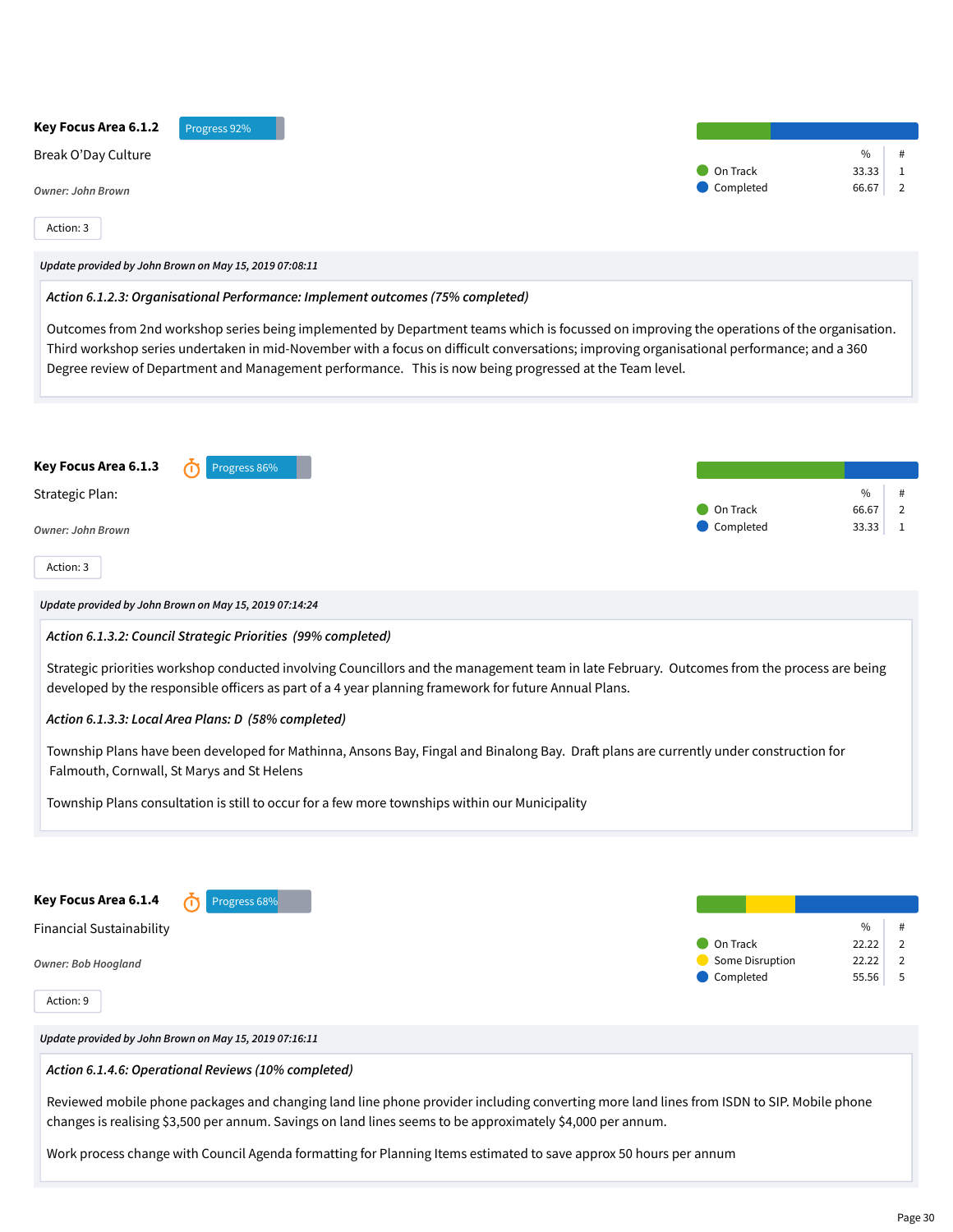#### *Action 6.1.4.7: Procurement Processes U (60% completed)*

Copy paper has been trialled with no wrapping paper, trial was successful and further copy paper purchases of this type has commenced, further options discussed with corporate services staff and managers, no specific options identified other than progressing solar panel installations

*Action 6.1.4.8: Grant Funding (46% completed)*

Tracking spreadsheet now being completed. 5 grants applied for with 100% success rate for \$109,300 received. A further \$200,000 grant is pending.



*Update provided by John Brown on May 15, 2019 07:17:55*

#### *Action 6.1.5.1: Audit Panel*

Revised Audit Panel Charter adopted by Council, Audit Panel Chair contract extended for two years by Council and Councillor representatives on the Panel reviewed. Meetings held in September, December and February, minutes reported to Council.

*Action 6.1.5.3: Maintain financial viability and accountability in budgeting and administration. (70% completed)*

Revised LTFP reported to April Council Workshop for review

*Action 6.1.5.4: Fulfil legislative and governance responsibilities and its decision making supported by sustainable policies and procedures. (31% completed)*

Audit plan prepared



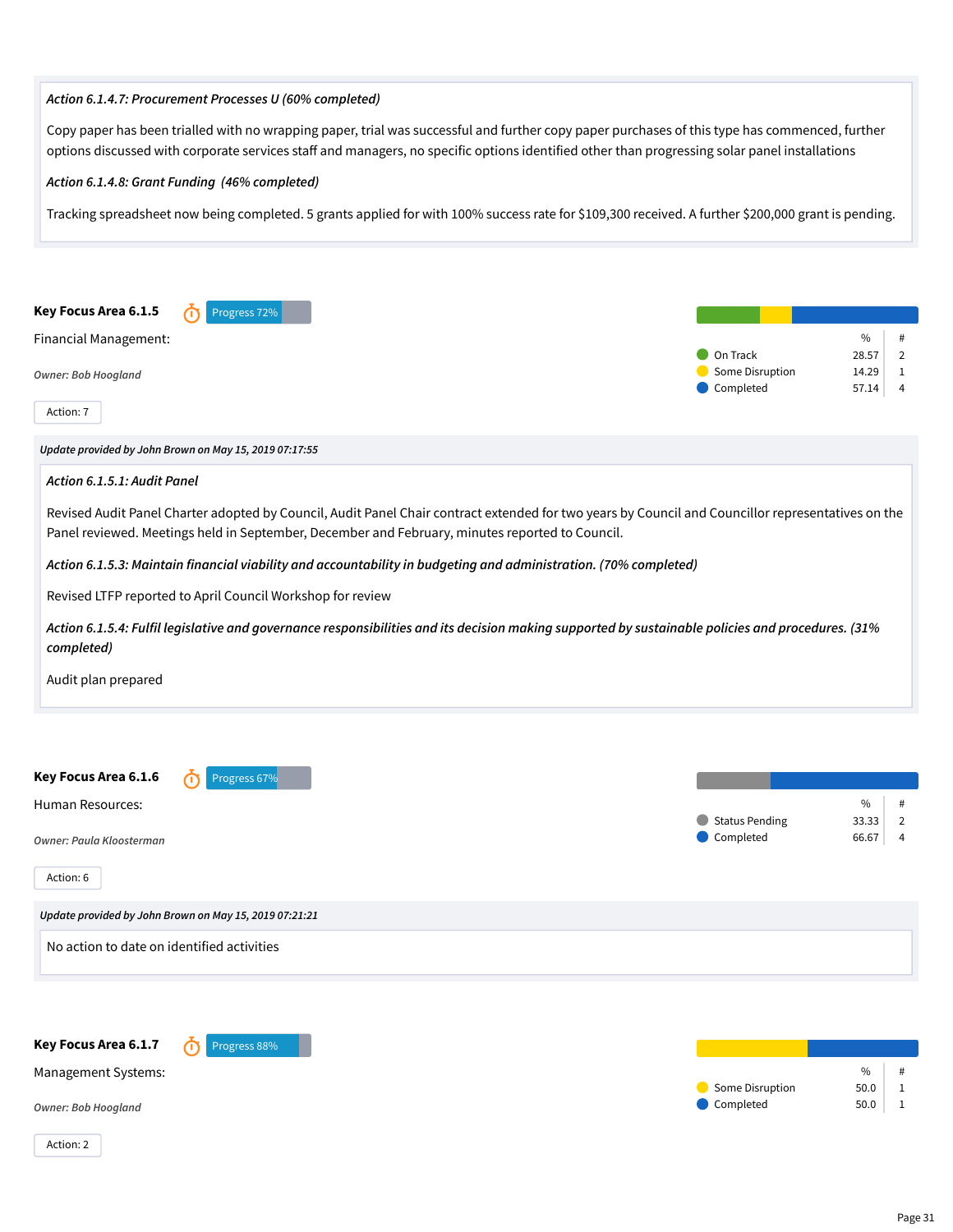| Update provided by John Brown on May 15, 2019 07:21:53                                                                                                                                                                 |                                       |                                                         |
|------------------------------------------------------------------------------------------------------------------------------------------------------------------------------------------------------------------------|---------------------------------------|---------------------------------------------------------|
| Action 6.1.7.1: Envisio (75% completed)                                                                                                                                                                                |                                       |                                                         |
| Ongoing training and implementation taking place to embed more aspects of Envisio including a community dashboard to be accessible via<br>Council's website as well as performance analytics to assist with reporting. |                                       |                                                         |
| Key Focus Area 6.1.8<br>Progress 88%<br><b>Elected Members:</b><br><b>Owner: John Brown</b><br>Action: 3                                                                                                               | On Track<br>Discontinued<br>Completed | $\frac{0}{0}$<br>33.33<br>1<br>33.33<br>1<br>33.33<br>1 |
| Update provided by John Brown on May 15, 2019 07:22:23                                                                                                                                                                 |                                       |                                                         |
| Action 6.1.8.3: Facilitate participation of Councillors in Professional Development. (75% completed)                                                                                                                   |                                       |                                                         |
| Other elected member training sessions which have been attended by a number of Councillors include:                                                                                                                    |                                       |                                                         |
| <b>LGAT Planning Authority training</b>                                                                                                                                                                                |                                       |                                                         |
| <b>LGAT Audit Panel training</b>                                                                                                                                                                                       |                                       |                                                         |
| LGAT Elected Member Professional Development - 2 day training                                                                                                                                                          |                                       |                                                         |
|                                                                                                                                                                                                                        |                                       |                                                         |
| Key Focus Area 6.1.9<br>Progress 92%<br>Council Advocacy                                                                                                                                                               |                                       | 0/6<br>$\pmb{\#}$                                       |

Council Advocacy:

*Owner: John Brown*

Action: 6

*Update provided by John Brown on May 15, 2019 07:23:02*

# *Action 6.1.9.4: Federal Election (76% completed)*

Priorities identified and developed with Council. Document prepared and lobbying commenced with major parties and through the Nationals Senator. Information relating to Georges Bay Walking Track reviewed following receipt of concept design and information. Priorities further discussed with Brian Mitchell MP at meeting on 5/10/18 and updated info sent. Subsequent discussions with the Treasurer regarding Tasmanian Government contributions, submission to 2019-20 State Budget made. Indications are that positive responses might be received on priorities preelection

#### *Action 6.1.9.6: State Election Commitments (75% completed)*

Review undertaken. Key road commitments are scheduled in future Budgets and Dept of State Growth have provided a progress update (1/8/18). Jetty funding commitment confirmed by MAST along with timeframe though it looks like they might be trying to delay the first part of the fundings, first year funding will be applied to Cunningham Street Jetty. Tenders advertised for intersection upgrades. Initial confirmation received from DSG re Flagstaff Road and Basin Creek road upgrades which has been further pursued to ensure timeframes mesh with the MTB project. This is being followed up on a regular basis with DSG

**On Track** 33.33 2 Completed 66.67 4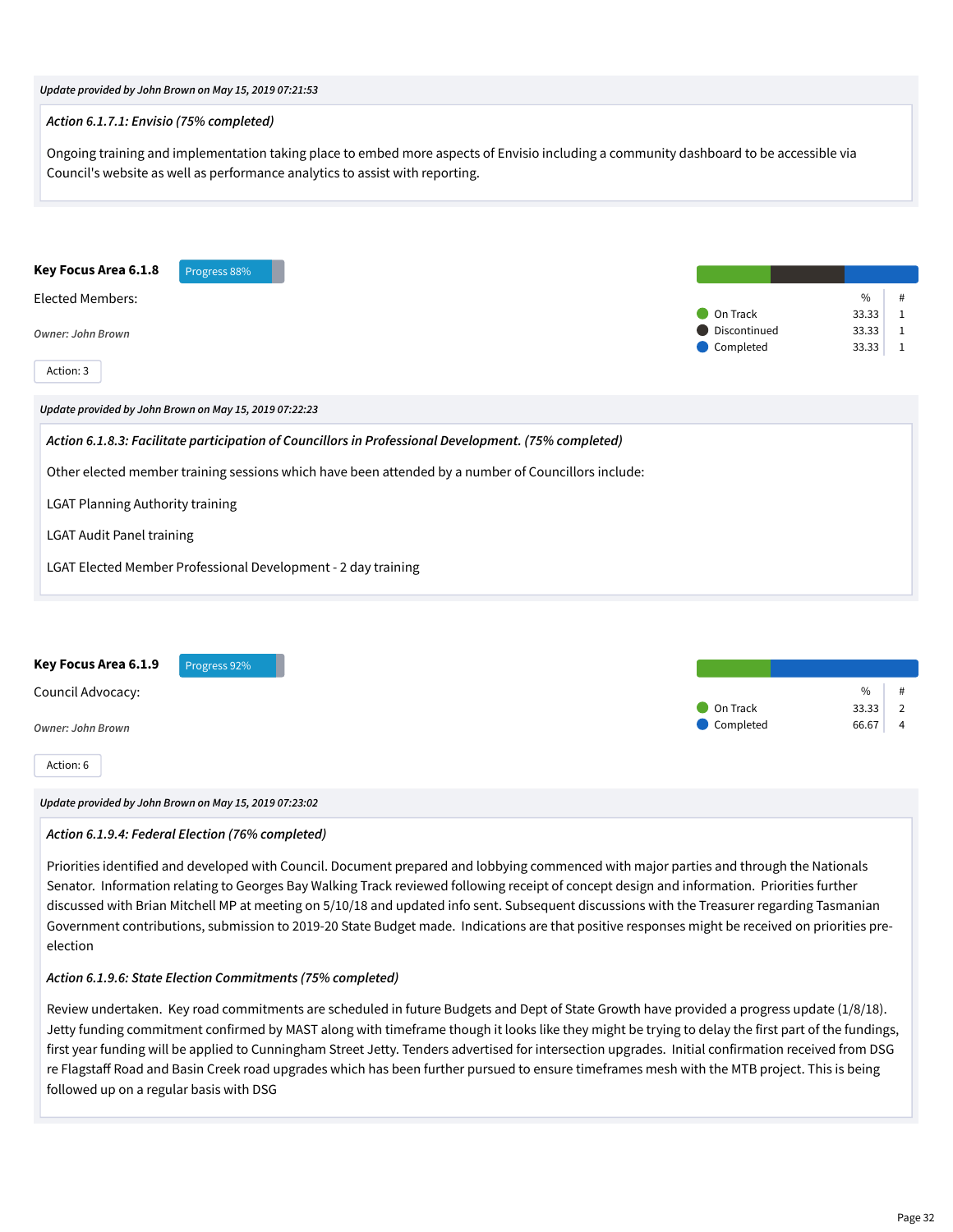| Key Focus Area 6.1.10<br>Progress 92%                                                                                                                                                                                                                                                                                                                                                                                                                                                                      |                                   |                                              |
|------------------------------------------------------------------------------------------------------------------------------------------------------------------------------------------------------------------------------------------------------------------------------------------------------------------------------------------------------------------------------------------------------------------------------------------------------------------------------------------------------------|-----------------------------------|----------------------------------------------|
| <b>Customer Service:</b>                                                                                                                                                                                                                                                                                                                                                                                                                                                                                   | On Track                          | $\%$<br>#<br>33.33<br>1                      |
| <b>Owner: John Brown</b>                                                                                                                                                                                                                                                                                                                                                                                                                                                                                   | Completed                         | 66.67<br>2                                   |
| Action: 3                                                                                                                                                                                                                                                                                                                                                                                                                                                                                                  |                                   |                                              |
| Update provided by John Brown on May 15, 2019 07:23:30                                                                                                                                                                                                                                                                                                                                                                                                                                                     |                                   |                                              |
| Action 6.1.10.3: Service Improvements (75% completed)                                                                                                                                                                                                                                                                                                                                                                                                                                                      |                                   |                                              |
| Third round of Organisational Development workshops has further strengthened the focus based on feedback received. Departmental teams are<br>meeting on a scheduled basis to discuss operational issues and where necessary they focus on any particular challenges across departmental areas,<br>e.g. planning items into the Council Agenda process. New website has enhanced electronic interface with the community and this had a focus on<br>customer service and how the user would look for things |                                   |                                              |
| Key Focus Area 6.1.11<br>Progress 82%                                                                                                                                                                                                                                                                                                                                                                                                                                                                      |                                   |                                              |
| Asset Management:                                                                                                                                                                                                                                                                                                                                                                                                                                                                                          | On Track                          | $\%$<br>#<br>5<br>38.46                      |
| <b>Owner: David Jolly</b>                                                                                                                                                                                                                                                                                                                                                                                                                                                                                  | Completed                         | 61.54<br>8                                   |
| Action: 13                                                                                                                                                                                                                                                                                                                                                                                                                                                                                                 |                                   |                                              |
| Update provided by John Brown on May 15, 2019 07:25:30                                                                                                                                                                                                                                                                                                                                                                                                                                                     |                                   |                                              |
| Action 6.1.11.5: Sealed Road Asset Register Review (70% completed)                                                                                                                                                                                                                                                                                                                                                                                                                                         |                                   |                                              |
| Contracted asset review is progressing well with a draft report received                                                                                                                                                                                                                                                                                                                                                                                                                                   |                                   |                                              |
| Action 6.1.11.6: Council's Asset Registers (60% completed)                                                                                                                                                                                                                                                                                                                                                                                                                                                 |                                   |                                              |
| Meetings held with contractor, MIDS managing asset review, progressing well                                                                                                                                                                                                                                                                                                                                                                                                                                |                                   |                                              |
| Action 6.1.11.7: Asset & Financial Information Integration (60% completed)                                                                                                                                                                                                                                                                                                                                                                                                                                 |                                   |                                              |
| Contracted asset review is progressing well                                                                                                                                                                                                                                                                                                                                                                                                                                                                |                                   |                                              |
| Action 6.1.11.13: Examine opportunities to work with another Council to provide asset management and GIS software systems which meets BODC<br>needs. Result, Opportunities assessed and decision made. (75% completed)                                                                                                                                                                                                                                                                                     |                                   |                                              |
| Opportunities are being examined on a short to medium term and longer term basis.                                                                                                                                                                                                                                                                                                                                                                                                                          |                                   |                                              |
| Key Focus Area 6.1.12<br>Progress <sub>20%</sub>                                                                                                                                                                                                                                                                                                                                                                                                                                                           |                                   |                                              |
| Stormwater Management Plan:                                                                                                                                                                                                                                                                                                                                                                                                                                                                                |                                   | $\%$<br>#                                    |
| <b>Owner: Stuart Barwick</b>                                                                                                                                                                                                                                                                                                                                                                                                                                                                               | <b>Status Pending</b><br>On Track | 25.0<br>$\mathbf{1}$<br>25.0<br>$\mathbf{1}$ |

Major Disruption 50.0 2

*Update provided by John Brown on May 15, 2019 07:26:56*

Action: 4

*Action 6.1.12.3: Develop a Storm Water System Management Plan i (75% completed)*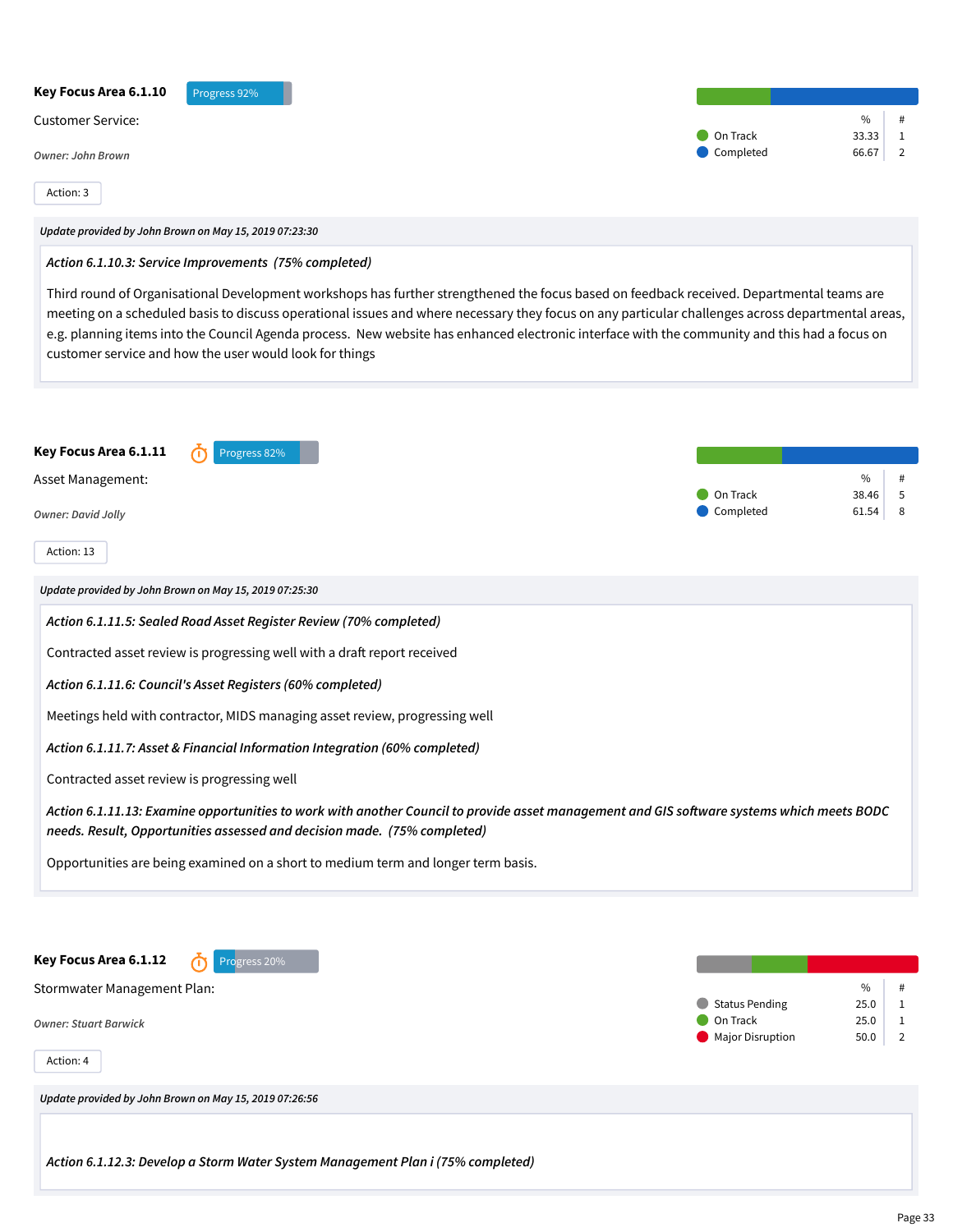| Contractor engaged to model municipal catchments hydrology and assessments are in progress. |  |
|---------------------------------------------------------------------------------------------|--|
|---------------------------------------------------------------------------------------------|--|



Action: 3

*Update provided by John Brown on May 15, 2019 07:28:08*

*Action 6.1.13.1: Work Health & Safety Committee Regular meetings of the WHS Committee occur. Recommendations of the Workplace Health & Safety Committee are implemented. List WHS implementations during FY 2018/2019: Source: annual plan 2018/2019 (70% completed)* 3/4/2019

- Ongoing till 30/06/2020: Oil/fuel shed to be built on a concrete slab in the St Marys yard. To be completed by December 2019.
- Check Progress on 26/6/2019: Check progress on non-compliance with some shackles and hooks on Council trailers.
- Completed: Compared scope & price of Survive First Aid for Wilderness First Aid training with Bailey CRP and First Aid in Remote Location training. The continue with Bailey Training.
- Ongoing till 30/12/2019: Undertake testing of duress alarm during the calendar year 2019. Jake undertook testing on 22/3/2019 and experienced issues with batteries. Jake to re-test duress alarm in 2019 and place a TRIM record as a reminder to change batteries every 2 years. Jake also to look into the budget for 2019/2020 to purchase a duress alarm for the St Helens Depot.
- Ongoing to 26/06/2019 Obtain quote from 2nd RTO for 5 day Health & Safety Representative training in Launceston for possible 2 workers.
- Ongoing to 26/6/2019: Review of current critical incident measures in place for indoor/outdoor workers. Simone to amend Personal Threat Procedure and distribute to indoor/outdoor workers for familiarisation.
- Ongoing to 26/6/2019: Add new standard agenda item called 'Contractors' to agenda so that non-compliance can be reported to the committee.
- Next WHS/RM Committee Meeting Wednesday 26/6/2019.

*Action 6.1.13.2: Contractor audits and outdoor team audits Undertake 5 contractor audits and 6 outdoor team audits. List results and any audit recommendations. Source: annual plan 2018/2019 (85% completed)*

20/9/2019 WHS inspection of BridgePro contractor at Fitzgerald Rod bridge over Ransom River - installation of new bridge.

SUMMARY: 9 contractor audits and 8 outdoor team audits as per 5/4/2019.

*Action 6.1.13.3: Annually WHS training and initiatives: CPR refresher Stress elimination Cancer Council awareness sessions Monthly warm-up sessions (March to October) Source: annual plan 2018/2019 (75% completed)*

17 April 2019 Implement Traffic Management Plan/Control Stop Slow Bat Refresher training to take place with 16 workers. - **rescheduled from 2/4 to 17/4/19.**

September 2019 - HLTAID003 CPR and HLTAID005 First Aid in Remote Situations - **HR to review number of attendees to be reduced. Await confirmation of date/s from supplier.**

Health & Safety Representative 5 day training course for 2 workers in 2019. - **Await update from RTOs regarding dates and prices**

Next update after WHS / RM Committee Meeting on 26 June 2019.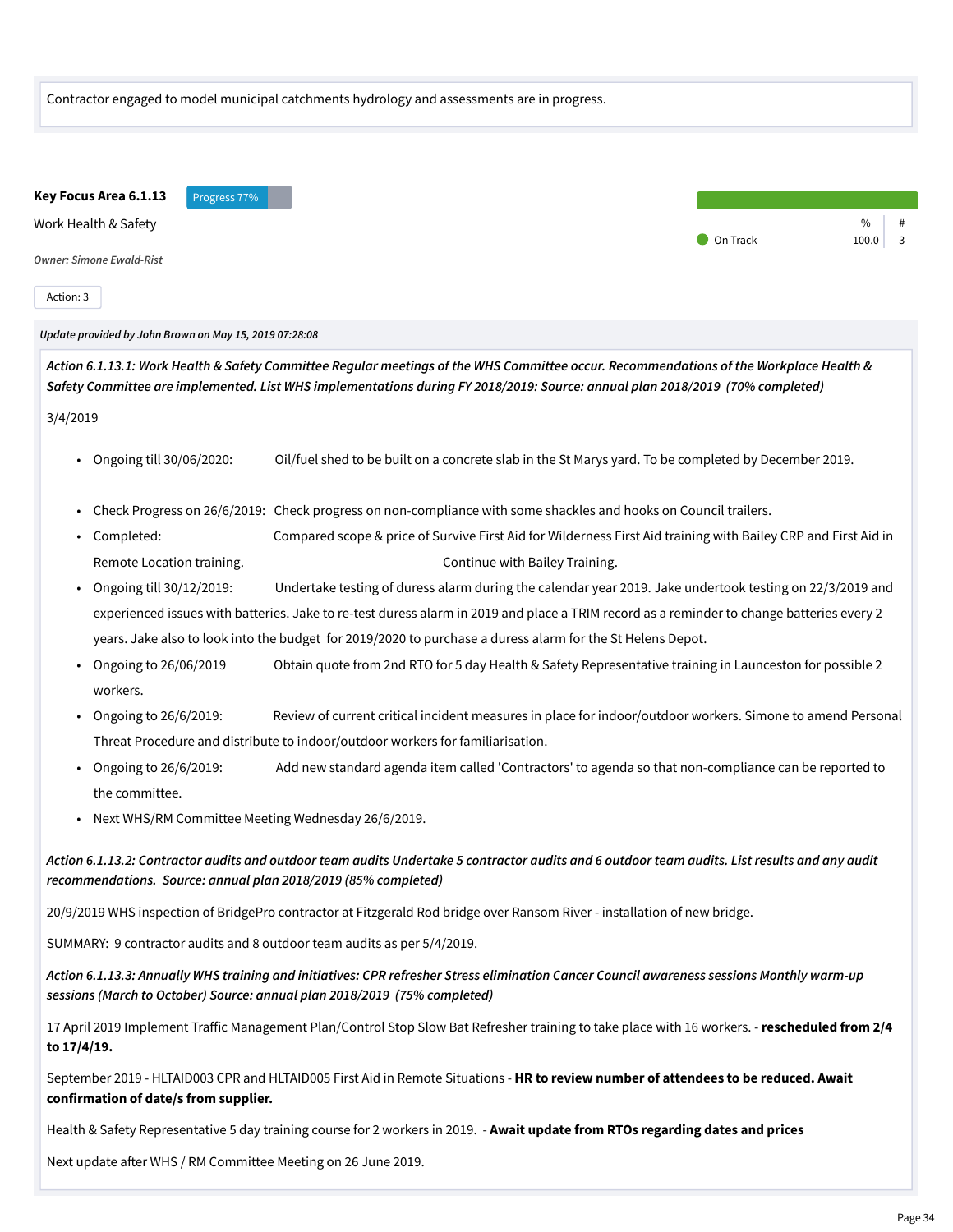#### Key Focus Area 6.1.13  $\blacktriangleright$  KPI

#### **Lost time Injury (days)**

An injury or illness resulting from a work-related event or from an exposure in the work environment which involves lost days away from work subsequent to the day of the injury.

*Owner: Simone Ewald-Rist Last Update: May 08, 2019 06:09:49*



#### **Comment**

Nil lost time injury days for month of July, August, September & October 2017.

Nil lost time injury days for month of January, March, April , May, June, July, August and September 2018 .

June 2018 one (1) near miss occurred which resulted in no Lost Time Injury Days - FIRST AID TREATMENT ONLY.

August 2018 one (1) near miss occurred which resulted in no Lost Time Injury Days. - OBSERVATION ONLY.

September 2018 one (1) FIRST AID TREATMENT with no LTID and one (1) minor fire incident by member of the public with no LTID nor FAI. October 2018 one (1) minor electric shock notification with no LTID not FAI - OBSERVATION ONLY.

October 2018 one (1) assault of a worker at Waste Transfer Station occurred after hours with no LTID with FAI at St Helens hospital who declared worker fit to work.

January 2019 one (1) incident occurred which may result in no Lost Time Injury Days - NO TREATMENT - OBSERVATION ONLY.

February 2019 two (2) incidents occurred which resulted in no Lost Time Injury Days - NO TREATMENT - OBSERVATION ONLY. One (1) near miss reported.

14 March 2019 one (1) incident occurred which resulted in 7 Lost Time Injury Days - Medical attention at hospital and follow up at GP. 19 March 2019 one (1) incident occurred involving Council's truck and 3

team members which resulted no Lost Time Injury Days - NO TREATMENT - Third party involved and reported to Zurich insurance.

6 May 2019 one (1) incident occurred which resulted in no Lost Time Injury Days - FIRST AID TREATMENT ONLY - OBSERVATION ONLY.

#### **Incident/Accident By Workers**

TOTAL SUMMARY of notifications received this financial year

*Owner: Simone Ewald-Rist Last Update: Nov 18, 2018 21:37:27*

#### **Comment**

No further changes as per 19 November 2018.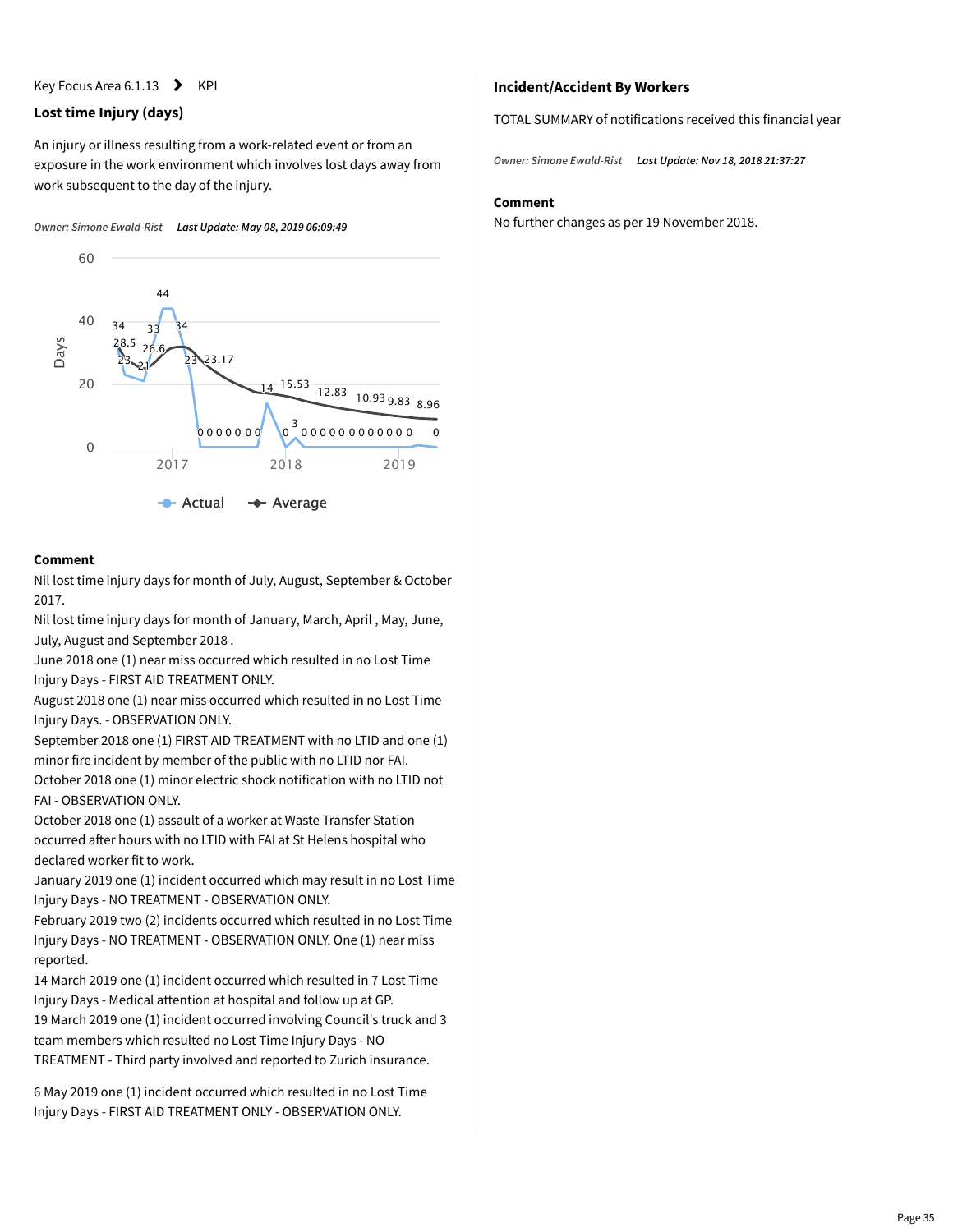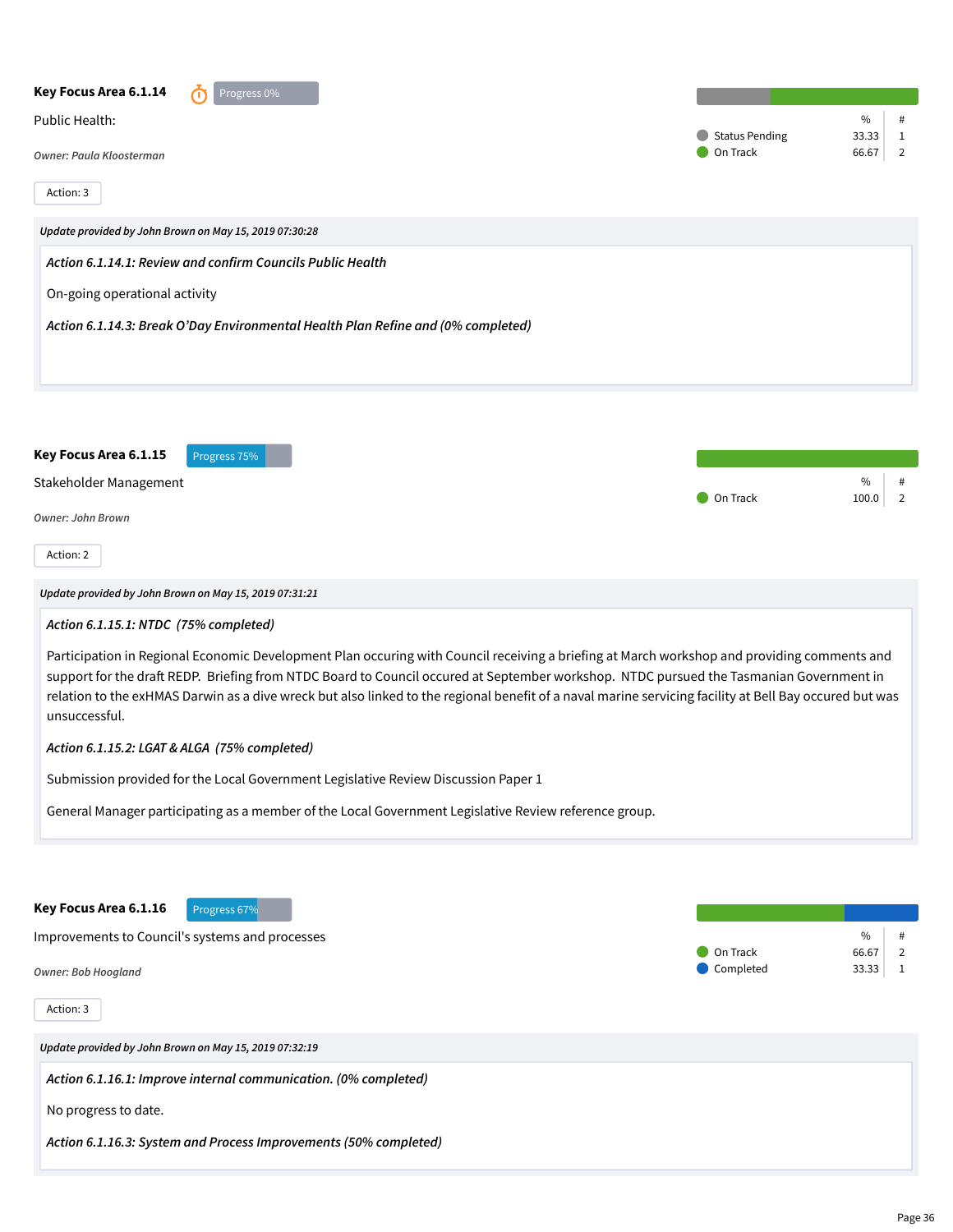| Ongoing discussions with corporate services team                                                                                                                                                                                                                                                                                                                       |                                                                                                                                                             |
|------------------------------------------------------------------------------------------------------------------------------------------------------------------------------------------------------------------------------------------------------------------------------------------------------------------------------------------------------------------------|-------------------------------------------------------------------------------------------------------------------------------------------------------------|
| Key Focus Area 6.2.1<br>Progress 60%<br>Asset Management Policy<br><b>Owner: Bob Hoogland</b><br>Action: 12                                                                                                                                                                                                                                                            | $\%$<br>#<br><b>Status Pending</b><br>8.33<br>$\mathbf{1}$<br>Some Disruption<br>16.67<br>$\overline{2}$<br>Upcoming<br>25.0<br>3<br>Completed<br>6<br>50.0 |
| Update provided by John Brown on May 15, 2019 07:33:07<br>Action 6.2.1.2: Review Asset Management Policy - AM02 Public Open Space Review (76% completed)                                                                                                                                                                                                               |                                                                                                                                                             |
| This matter will be considered at the April workshop. Report to April 2019 council workshop has been prepared.<br>Policy review is late.<br>Action 6.2.1.11: Review Asset Management Policy - AM18 Nature Strip Planting (40% completed)<br>Being considered with the Tree Management Policy and Tree Guide. Polly Bucchorn and David Jolly are collaborating on this. |                                                                                                                                                             |
| Key Focus Area 6.2.2<br>Progress 6%<br>Œ<br><b>Community Building Policy</b><br>Owner: Bob Hoogland<br>Action: 3                                                                                                                                                                                                                                                       | $\%$<br>#<br><b>Status Pending</b><br>$\mathbf{1}$<br>33.33<br>Some Disruption<br>33.33<br>1<br>Upcoming<br>33.33<br>$\mathbf{1}$                           |
| Update provided by John Brown on May 15, 2019 07:33:33                                                                                                                                                                                                                                                                                                                 |                                                                                                                                                             |
| Action 6.2.2.1: Review Community Building Policy - CB03 Community Engagement (18% completed)<br>Working with Communications Co-ordinator in relation to updating policy                                                                                                                                                                                                |                                                                                                                                                             |
| Key Focus Area 6.2.4<br>Progress <sub>75%</sub><br>Environment & Planning Policy<br><b>Owner: David Jolly</b><br>Action: 9                                                                                                                                                                                                                                             | $\%$<br>#<br>Some Disruption<br>$\mathbf{1}$<br>11.11<br>Upcoming<br>22.22<br>$\overline{2}$<br>Completed<br>6<br>66.67                                     |
| Update provided by John Brown on May 15, 2019 07:34:10                                                                                                                                                                                                                                                                                                                 |                                                                                                                                                             |
| Action 6.2.4.5: Review Environment & Planning Policy - EP06 Tree Management (75% completed)<br>Policy EP06 Tree Management is currently under review and update and is expected to be presented to the Council for information and discussion.<br>There is some disruption to completing the review due to other competing resources.                                  |                                                                                                                                                             |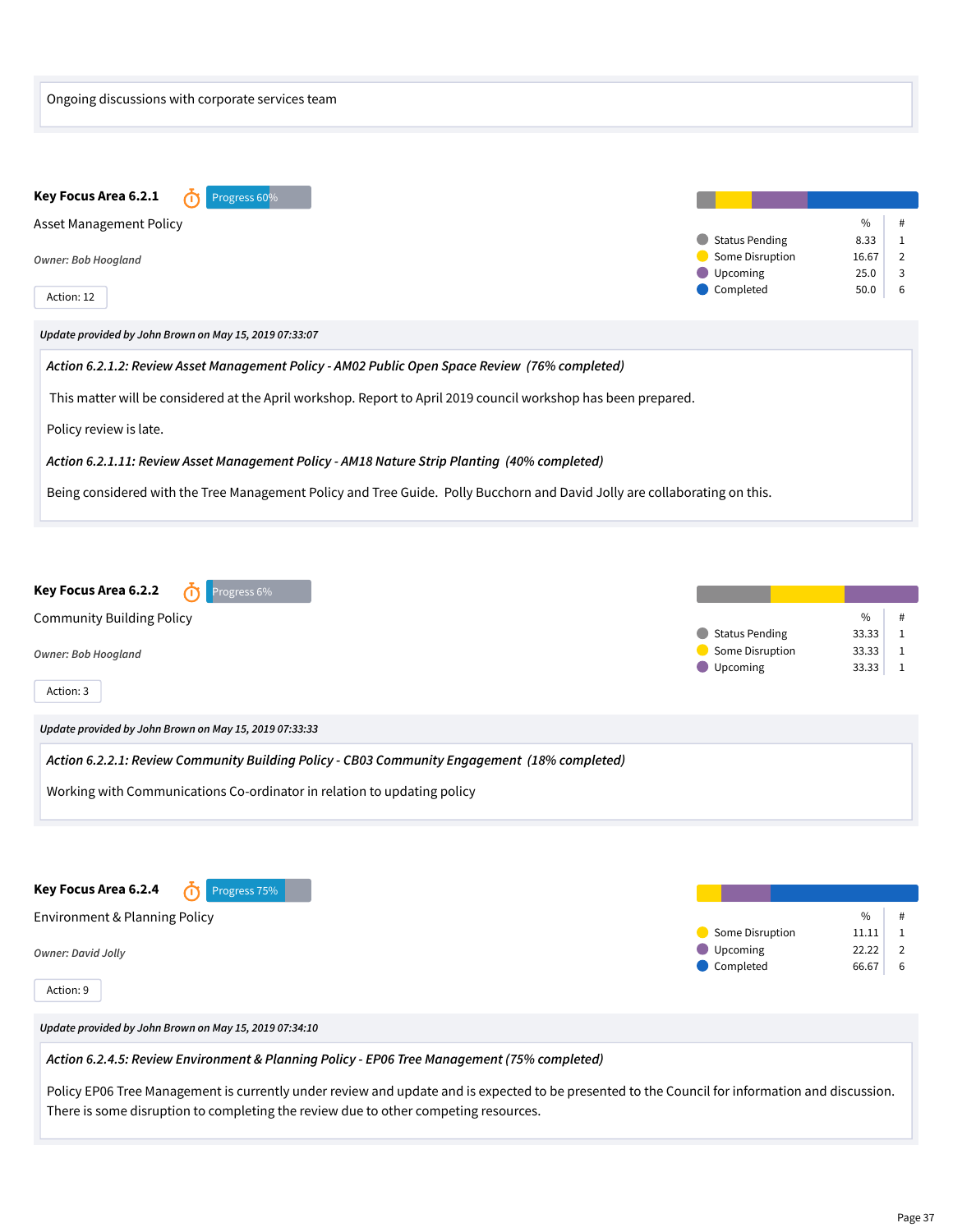**Key Focus Area 6.2.5** *O* Progress 31% Leadership & Governance Policy *Owner: Bob Hoogland* Action: 44  $\frac{0}{6}$  #  $\bullet$  Status Pending 2.27 1 On Track 9.09 4 Some Disruption 11.36 5 Major Disruption 20.45 9 Upcoming 34.09 15  $\bullet$  Completed 22.73 10 *Update provided by John Brown on May 15, 2019 07:37:25 Action 6.2.5.5: Review Leadership & Governance Policy - LG05 Personal Use of Social Media Policy* Has been reviewed and presented to a Council Workshop. Will be presented to the April 2019 Council Meeting for approval *Action 6.2.5.6: Review Leadership & Governance Policy - LG06 Employee Recognition Review Period: A (50% completed)* Has been considered in a Council Workshop and will be presented at the May 2019 Council meeting *Action 6.2.5.8: Review Leadership & Governance Policy - LG08 Employees - Voluntary Emergency Services Review Leadership & Governance Policy - (0% completed)* No action taken *Action 6.2.5.9: Review Leadership & Governance Policy - LG10 Salary Packaging Review P (33% completed)* Policy review prepared for discussion at the May 2019 Council Workshop. *Action 6.2.5.12: Review Leadership & Governance Policy - LG13 Anti-Discrimination and Harassment Review (0% completed)* No action taken *Action 6.2.5.18: Review Leadership & Governance Policy - LG19 Disciplinary (33% completed)* Policy review prepared for discussion at the May 2019 Council Workshop. *Action 6.2.5.20: Review Leadership & Governance Policy - LG21 Employee Promotion (0% completed)* No action taken *Action 6.2.5.21: Review Leadership & Governance Policy - LG23 Employee Personal Development Appraisal (0% completed)* No action taken *Action 6.2.5.22: Review Leadership & Governance Policy - LG24 Equal Opportunities (0% completed)* No action taken *Action 6.2.5.23: Review Leadership & Governance Policy - LG25 Grievance Review (0% completed)* No action taken *Action 6.2.5.25: Review Leadership & Governance Policy - LG28 Work Health and Safety (0% completed)* No action taken *Action 6.2.5.28: Review Leadership & Governance Policy - LG31 Recruitment and Selection Review (0% completed)* No action taken *Action 6.2.5.30: Review Leadership & Governance Policy - LG34 Smoking (48% completed)* This policy is currently under consideration as to if it is necessary at all given the coverage of state and federal legislation, or could be converted to a procedure.

*Action 6.2.5.31: Review Leadership & Governance Policy - LG35 Staff Code of Conduct (0% completed)*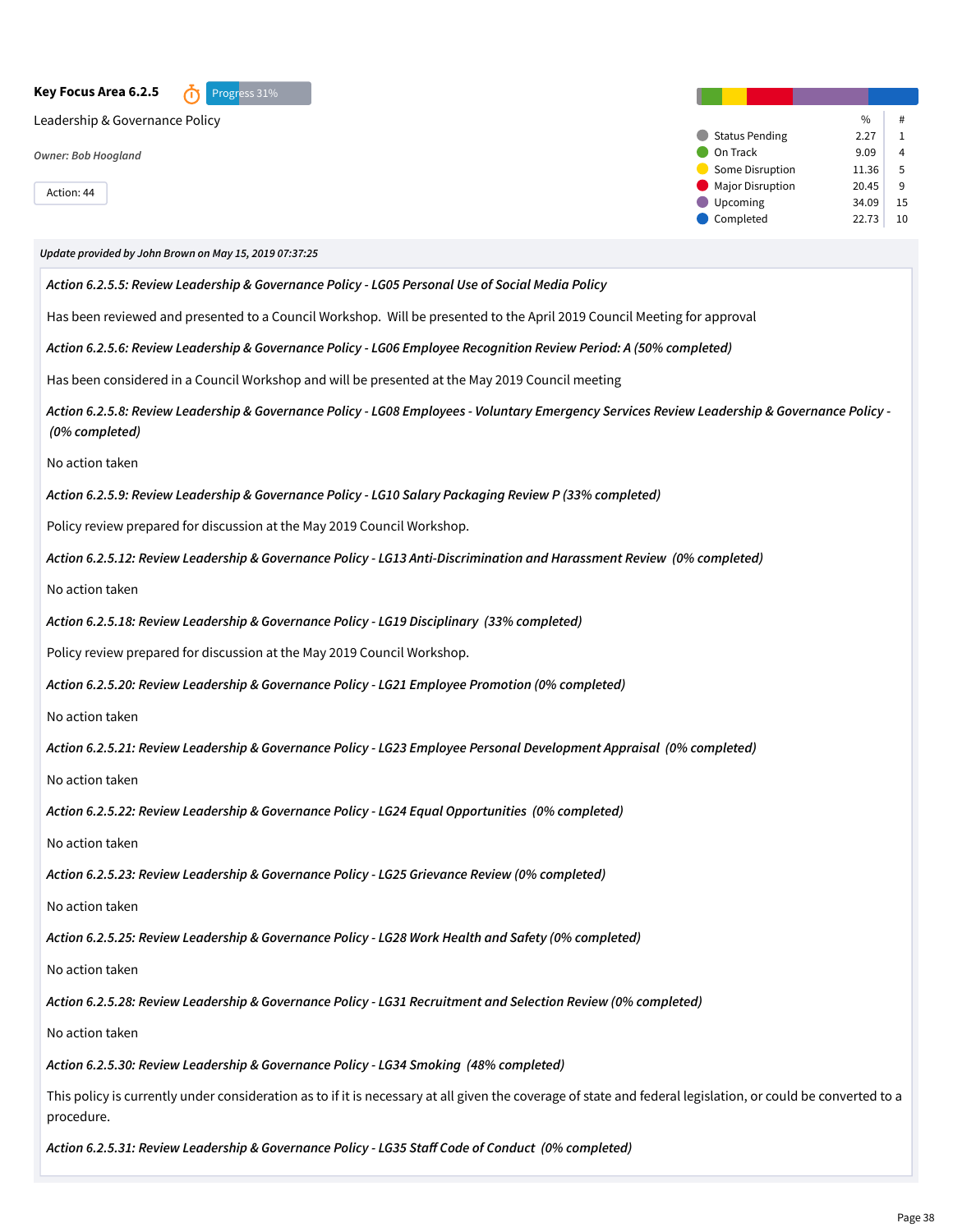| No action taken                                                                                         |
|---------------------------------------------------------------------------------------------------------|
| Action 6.2.5.32: Review Leadership & Governance Policy - LG36 Staff Development (0% completed)          |
| No action taken                                                                                         |
| Action 6.2.5.33: Review Leadership & Governance Policy - LG39 Workers Rehabilitation (0% completed)     |
| No action taken                                                                                         |
| Action 6.2.5.34: Review Leadership & Governance Policy - LG40 Rates and Charges (67% completed)         |
| Amended policy prepared for April Workshop                                                              |
| Action 6.2.5.35: Review Leadership & Governance Policy - LG41 Customer Service Charter (67% completed)  |
| Report prepared for April Council Workshop                                                              |
| Action 6.2.5.37: Review Leadership & Governance Policy - LG44 UV Protection (33% completed)             |
| Policy review prepared for discussion at the May 2019 Council Workshop.                                 |
| Action 6.2.5.42: Review Leadership & Governance Policy - LG50 Gifts and Benefits Policy (50% completed) |
| Policy reviewed and listed for discussion at the May 2019 Council Workshop                              |

### **Key Focus Area 6.3.1** *O* Progress 90%



Reporting: To ensure transparency of risk management information across Break O'Day Council, a series of reports will be produced throughout the year. The table below outlines a list of reports that will be produced as an outcome of risk management activity:

|                 | 0/6   | # |
|-----------------|-------|---|
| On Track        | 14.29 |   |
| Some Disruption | 14.29 |   |
| Completed       | 71.43 | 5 |

*Owner: Bob Hoogland*

Action: 7

*Update provided by John Brown on May 15, 2019 07:38:08*

*Action 6.3.1.3: November Corporate Half Yearly Risk Report Source: RISK MANAGEMENT FRAMEWORK (70% completed)*

Risk updates regularly reported to management team, Council and Audit Panel

*Action 6.3.1.4: June Corporate Half Yearly Risk Report Source: RISK MANAGEMENT FRAMEWORK (63% completed)*

Not due until June, regular monthly reporting continuing